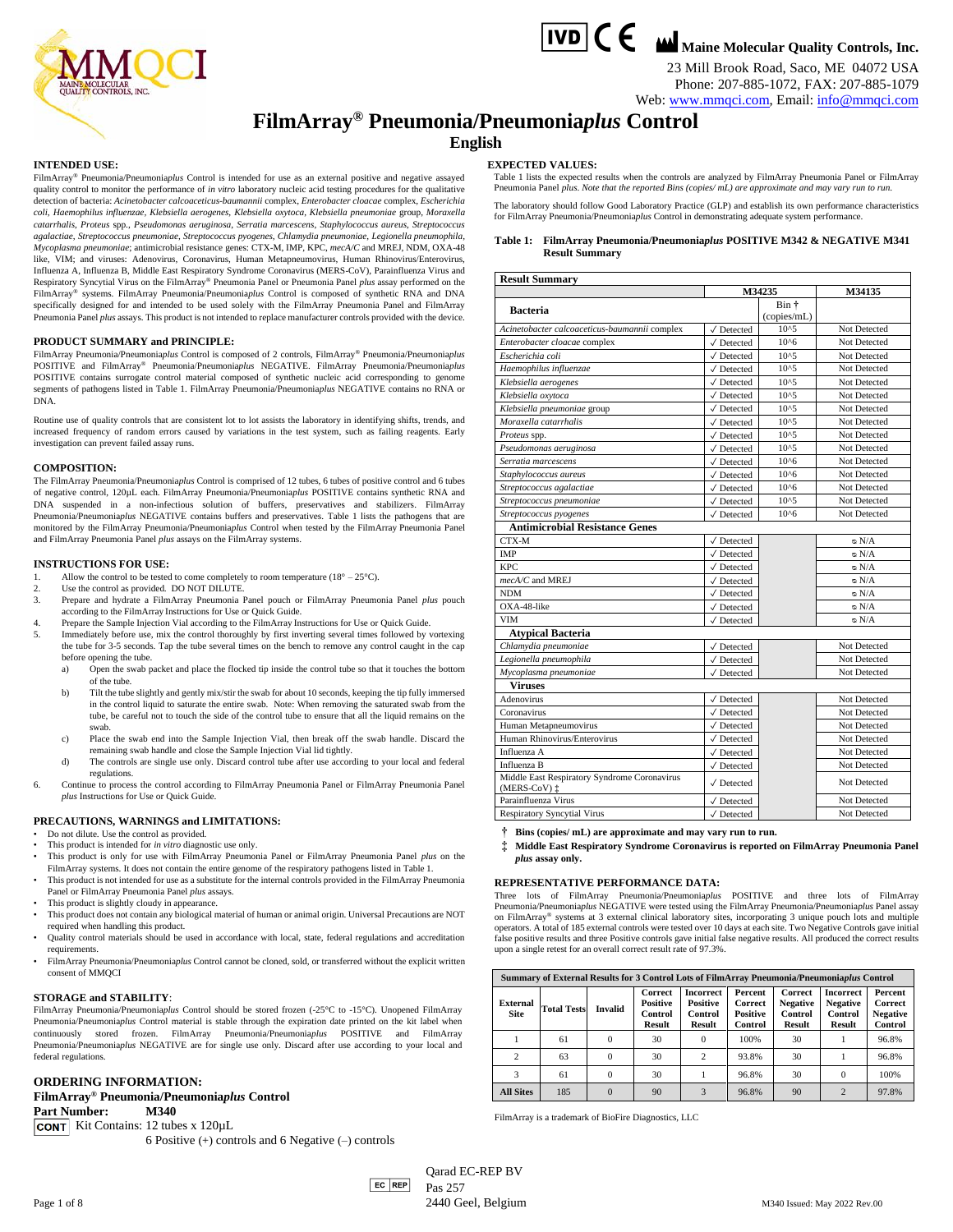

23 Mill Brook Road, Saco, ME 04072 USA Téléphone : 207-885-1072, FAX : 207-885-1079

### Website [: www.mmqci.com,](http://www.mmqci.com/) E-mail : [info@mmqci.com](mailto:info@mmqci.com)

## **FilmArray® Pneumonia/Pneumonia***plus* **Control**

#### **Français**

#### **UTILISATION PRÉVUE :**

Le FilmArray® Pneumonia/Pneumonia*plus* Control est destiné à être utilisé comme contrôle de qualité externe par test positif et négatif pour analyser les performances des procédures de test d'acide nucléique en laboratoire *in vitro*  pour la détection qualitative des bactéries : Complexe *Acinetobacter calcoaceticus-baumannii*, complexe *Enterobacter cloacae*, *Escherichia coli*, *Haemophilus influenzae, Klebsiella aerogenes, Klebsiella oxytoca*, groupe *Klebsiella pneumoniae*, *Moraxella catarrhalis*, *Proteus* spp, *Pseudomonas aeruginosa*, *Serratia marcescens*, *Staphylococcus aureus*, *Streptococcus agalactiae*, *Streptococcus pneumoniae*, *Streptococcus pyogenes*, *Chlamydia pneumoniae*, *Legionella pneumophila*, *Mycoplasma pneumoniae* ; gènes de résistance aux antibiotiques : CTX-M, IMP, KPC, *mecA/C* et MREJ, NDM, type OXA-48, VIM ; et les virus : Adénovirus, coronavirus, métapneumovirus humain, rhinovirus/entérovirus humain, grippe A, grippe B, coronavirus du syndrome respiratoire du Moyen-Orient (MERS-CoV), virus parainfluenza et virus respiratoire syncytial sur le test FilmArray® Pneumonia Panel ou<br>Pneumonia Panel *plus* réalisé sur les systèmes FilmArray®. Le FilmArray Pneumonia/Pneumonia*plus* Control est composé d'ARN et d'ADN synthétiques spécifiquement conçus pour être utilisés uniquement avec les tests FilmArray Pneumonia Panel et FilmArray Pneumonia Panel *plus*. Ce produit n'est pas destiné à remplacer les contrôles du fabricant fournis avec l'appareil.

#### **PRÉSENTATION ET PRINCIPE DU PRODUIT :**

Le FilmArray Pneumonia/Pneumonia*plus* Control est constitué de 2 contrôles, FilmArray® Pneumonia/Pneumonia*plus* POSITIVE et FilmArray® Pneumonia/Pneumonia*plus* NEGATIVE. Le FilmArray Pneumonia/Pneumonia*plus* POSITIVE contient du matériel de contrôle de substitution composé de transcriptions d'ARN synthétique correspondant aux segments du génome des agents pathogènes répertoriés dans le tableau 1. Le FilmArray Pneumonia/Pneumonia*plus* NEGATIVE ne contient ni ARN ni ADN.

L'utilisation de routine des contrôles de qualité qui présentent une homogénéité lot par lot suffisante permettent aux laboratoires d'identifier les changements, les tendances et l'augmentation des erreurs aléatoires causées par les variations du système d'analyse, comme une défaillance des réactifs. Une analyse précoce peut prévenir l'échec des séries de tests.

#### **COMPOSITION :**

Le FilmArray Pneumonia/Pneumonia*plus* Control est constitué de 12 tubes, 6 tubes de contrôle positif et 6 tubes de contrôle négatif, 120 μl chacun. Le FilmArray Pneumonia/Pneumonia*plus* POSITIVE contient un ARN synthétique en suspension dans une solution non infectieuse de tampons, de conservateurs et de stabilisateurs. Le FilmArray Pneumonia/Pneumonia*plus* NEGATIVE contient des tampons et des conservateurs. Le tableau 1 répertorie les agents pathogènes qui sont analysés par le FilmArray Pneumonia/Pneumonia*plus* Control lorsqu'ils sont testés par les tests FilmArray Pneumonia Panel et FilmArray Pneumonia Panel *plus* sur les systèmes FilmArray.

#### **DIRECTIVES D'UTILISATION :**

- 1. Laisser le contrôle revenir complètement à la température ambiante jusqu'à ce qu'il atteigne une température comprise entre 18 et 25 °C.
- 2. Utilisez le produit de contrôle tel quel. NE PAS DILUER.
- 3. Préparer et hydrater une cassette FilmArray Pneumonia Panel ou FilmArray Pneumonia Panel *plus* conformément au mode d'emploi ou au guide rapide de FilmArray .
- 4. Préparer le flacon d'échantillon conformément au mode d'emploi ou au guide rapide de FilmArray.
- Immédiatement avant l'utilisation, mélanger soigneusement le contrôle en inversant d'abord plusieurs fois le tube, puis en l'agitant par vortex pendant 3 à 5 secondes. Tapoter le tube plusieurs fois sur la paillasse pour éliminer tout contrôle pris dans le bouchon avant d'ouvrir le tube.
	- a) Ouvrir le paquet d'écouvillons et placer l'embout floqué à l'intérieur du tube de contrôle de façon à ce qu'il touche le fond du tube.
	- b) Incliner légèrement le tube et mélanger/remuer doucement l'écouvillon pendant environ 10 secondes, en gardant l'embout complètement immergé dans le liquide de contrôle pour saturer l'ensemble de l'écouvillon. Remarque : Lorsque l'écouvillon saturé est retiré du tube, prendre les précautions pour ne pas toucher le côté du tube de contrôle afin de s'assurer que tout le liquide reste sur l'écouvillon.
	- c) Placer l'extrémité de l'écouvillon dans le flacon d'échantillon, puis casser le bâtonnet de l'écouvillon. Jeter le bâtonnet restant de l'écouvillon et fermer hermétiquement le bouchon du flacon d'échantillon.
	- d) Les contrôles sont à usage unique. Jeter le tube de contrôle après usage conformément aux réglementations locales et fédérales.
- 6. Continuer à traiter le contrôle conformément au mode d'emploi ou au guide rapide de FilmArray Pneumonia Panel ou FilmArray Pneumonia Panel *plus*.

#### **PRÉCAUTIONS, AVERTISSEMENTS et LIMITATIONS :**

- Ne pas diluer. Utilisez le produit de contrôle tel quel.
- Ce produit est destiné uniquement aux tests diagnostiques *in vitro*.
- Ce produit est destiné uniquement à être utilisé avec FilmArray Pneumonia Panel ou FilmArray Pneumonia Panel *plus* sur les systèmes FilmArray. Il ne contient pas l'intégralité du génome des agents pathogènes respiratoires répertoriés dans le tableau 1.
- Ce produit n'est pas destiné à être utilisé comme substitut des contrôles internes fournis dans les tests du FilmArray Pneumonia Panel ou FilmArray Pneumonia Panel *plus*.
- Ce produit est d'apparence légèrement trouble.
- Ce produit ne contient aucune matière biologique d'origine humaine ou animale. Le respect des précautions universelles n'est PAS nécessaire lors de la manipulation de ce produit.
- Les matériaux de contrôle de la qualité doivent être utilisés conformément aux réglementations locales, nationales et fédérales, et aux exigences d'accréditation.
- Le FilmArray Pneumonia/Pneumonia*plus* Control ne peut être dupliqué, vendu ou transféré sans le consentement écrit explicite de MMQCI.

#### **ENTREPOSAGE ET STABILITÉ** :

Le FilmArray Pneumonia/Pneumonia*plus* Control doit être conservé à l'état congelé (-25°C à -15°C). Le matériel du FilmArray Pneumonia/Pneumonia*plus* Control non ouvert est stable jusqu'à la date de péremption imprimée sur l'étiquette du kit lorsqu'il est constamment conservé à l'état congelé. Le FilmArray Pneumonia/Pneumonia*plus* POSITIVE et le FilmArray Pneumonia/Pneumonia*plus* NEGATIVE sont à usage unique. Jeter chaque bouteille après usage conformément aux réglementations locales et fédérales.

#### **PROCÉDURES DE COMMANDE :**

### **FilmArray® Pneumonia/Pneumonia***plus* **Control**

**Numéro du produit : M340 CONT** Le kit contient :  $12 \text{ tubes} \times 120 \text{ µl}$ 

6 contrôles positifs (+) et 6 contrôles négatifs (-)

**VALEURS ATTENDUES :**

Le tableau 1 répertorie les résultats attendus lorsque les contrôles sont analysés par FilmArray Pneumonia Panel ou FilmArray Pneumonia Panel *plus*. *Noter que les intervalles rapportés (copies/ mL) sont approximatifs et peuvent varier d'une série à l'autre.*

Le laboratoire doit suivre les bonnes pratiques de laboratoire (BPL) et établir ses propres caractéristiques de performance pour le FilmArray Pneumonia/Pneumonia*plus* Control afin de démontrer la performance adéquate du système.

| Tableau 1: | Résumé des résultats du FilmArray Pneumonia/Pneumoniaplus POSITIVE |
|------------|--------------------------------------------------------------------|
|            | <b>M342 et NEGATIVE M341</b>                                       |

|  | Résumé des résultats |
|--|----------------------|
|  |                      |

| <b>Resume des resultats</b>                                           |           | M34235                              | M34135       |
|-----------------------------------------------------------------------|-----------|-------------------------------------|--------------|
| <b>Bactéries</b>                                                      |           | Intervalle $\dagger$<br>(copies/mL) |              |
| Complexe Acinetobacter calcoaceticus-baumannii                        | √ Détecté | $10^{4}5$                           | Non détecté  |
| Complexe Enterobacter cloacae                                         | √ Détecté | $10^{6}$                            | Non détecté  |
| Escherichia coli                                                      | √ Détecté | $10^{5}$                            | Non détecté  |
| Haemophilus influenzae                                                | √ Détecté | $10^{4}5$                           | Non détecté  |
| Klebsiella aerogenes                                                  | √ Détecté | $10^{5}$                            | Non détecté  |
| Klebsiella oxytoca                                                    | √ Détecté | $10^{5}$                            | Non détecté  |
| Groupe Klebsiella pneumoniae                                          | √ Détecté | $10^{5}$                            | Non détecté  |
| Moraxella catarrhalis                                                 | √ Détecté | $10^{5}$                            | Non détecté  |
| Proteus spp.                                                          | √ Détecté | $10^{5}$                            | Non détecté  |
| Pseudomonas aeruginosa                                                | √ Détecté | $10^{5}$                            | Non détecté  |
| Serratia marcescens                                                   | √ Détecté | 10^6                                | Non détecté  |
| Staphylococcus aureus                                                 | √ Détecté | $10^{6}$                            | Non détecté  |
| Streptococcus agalactiae                                              | √ Détecté | 10^6                                | Non détecté  |
| Streptococcus pneumoniae                                              | √ Détecté | $10^{5}$                            | Non détecté  |
| Streptococcus pyogenes                                                | √ Détecté | $10^{6}$                            | Non détecté  |
| Gènes de résistance aux antibiotiques                                 |           |                                     |              |
| CTX-M                                                                 | √ Détecté |                                     | $\in$ S.O.   |
| IMP                                                                   | √ Détecté |                                     | $\circ$ S.O. |
| KPC.                                                                  | √ Détecté |                                     | $\in$ S.O.   |
| mecA/C et MREJ                                                        | √ Détecté |                                     | $\circ$ S.O. |
| <b>NDM</b>                                                            | √ Détecté |                                     | $\circ$ S.O. |
| Type OXA-48                                                           | √ Détecté |                                     | $\circ$ S.O. |
| <b>VIM</b>                                                            | √ Détecté |                                     | $\circ$ S.O. |
| <b>Bactéries atypiques</b>                                            |           |                                     |              |
| Chlamydia pneumoniae                                                  | √ Détecté |                                     | Non détecté  |
| Legionella pneumophila                                                | √ Détecté |                                     | Non détecté  |
| Mycoplasma pneumoniae                                                 | √ Détecté |                                     | Non détecté  |
| <b>Virus</b>                                                          |           |                                     |              |
| Adénovirus                                                            | √ Détecté |                                     | Non détecté  |
| Coronavirus                                                           | √ Détecté |                                     | Non détecté  |
| Métapneumovirus humain                                                | √ Détecté |                                     | Non détecté  |
| Rhinovirus/entérovirus humain                                         | √ Détecté |                                     | Non détecté  |
| Influenza A                                                           | √ Détecté |                                     | Non détecté  |
| Influenza B                                                           | √ Détecté |                                     | Non détecté  |
| Coronavirus du syndrome respiratoire du Moyen-<br>Orient (MERS-CoV) ‡ | √ Détecté |                                     | Non détecté  |
| Virus Parainfluenza                                                   | √ Détecté |                                     | Non détecté  |
| Virus respiratoire syncytial                                          | √ Détecté |                                     | Non détecté  |

**† Les intervalles rapportés (copies/ mL) sont approximatifs et peuvent varier d'une série à l'autre.**

**‡ Le coronavirus du syndrome respiratoire du Moyen-Orient est rapporté sur le test FilmArray Pneumonia Panel** *plus* **uniquement.**

#### **DONNÉES DE PERFORMANCE REPRÉSENTATIVES :**

Trois lots de FilmArray Pneumonia/Pneumonia*plus* POSITIVE et trois lots de FilmArray Pneumonia/Pneumonia*plus* NEGATIVE ont été testés à l'aide du test FilmArray Pneumonia/Pneumonia*plus* Panel sur des systèmes FilmArray® sur 3 sites de laboratoires cliniques externes, intégrant 3 lots de cassettes uniques et plusieurs opérateurs. Au total, 185 contrôles externes ont été testés pendant 10 jours sur chaque site. Deux contrôles négatifs ont donné des résultats initiaux non valides et trois contrôles positifs ont donné de résultats initiaux faux négatifs. Tous ont produit des résultats corrects lors d'un nouveau test, soit un taux de résultats corrects global de 97,3 %.

|  |  | Résumé des résultats externes pour 3 lots de contrôle de FilmArray Pneumonia/Pneumoniaplus Control |  |
|--|--|----------------------------------------------------------------------------------------------------|--|
|  |  |                                                                                                    |  |

| Site externe             | Total<br>des<br>tests | <b>Invalide</b> | Résultat<br>correct du<br>contrôle<br>positif | contrôle<br>positif<br>erroné | Résultat de Pourcentage<br>contrôle<br>positif<br>correct | Résultat<br>correct du<br>contrôle<br>négatif | <b>Résultat de</b><br>contrôle<br>négatif<br>erroné | Pourcentage<br>contrôle<br>négatif<br>correct |
|--------------------------|-----------------------|-----------------|-----------------------------------------------|-------------------------------|-----------------------------------------------------------|-----------------------------------------------|-----------------------------------------------------|-----------------------------------------------|
|                          | 61                    | $\mathbf{0}$    | 30                                            | $\Omega$                      | 100 %                                                     | 30                                            |                                                     | 96.8%                                         |
| 2                        | 63                    | $\mathbf{0}$    | 30                                            | 2                             | 93.8%                                                     | 30                                            |                                                     | 96.8%                                         |
| 3                        | 61                    | $\mathbf{0}$    | 30                                            |                               | 96.8%                                                     | 30                                            | $\Omega$                                            | 100 %                                         |
| <b>Tous les</b><br>sites | 185                   | $\mathbf{0}$    | 90                                            | 3                             | 96.8%                                                     | 90                                            | $\overline{2}$                                      | 97,8%                                         |

FilmArray est une marque de commerce de BioFire Diagnostics, LLC

 $|EC|$ REP Qarad EC-REP BV Pas 257 Page 2 sur 8 2440 Geel, Belgique M340 Publié : Mai 2022 Rév.00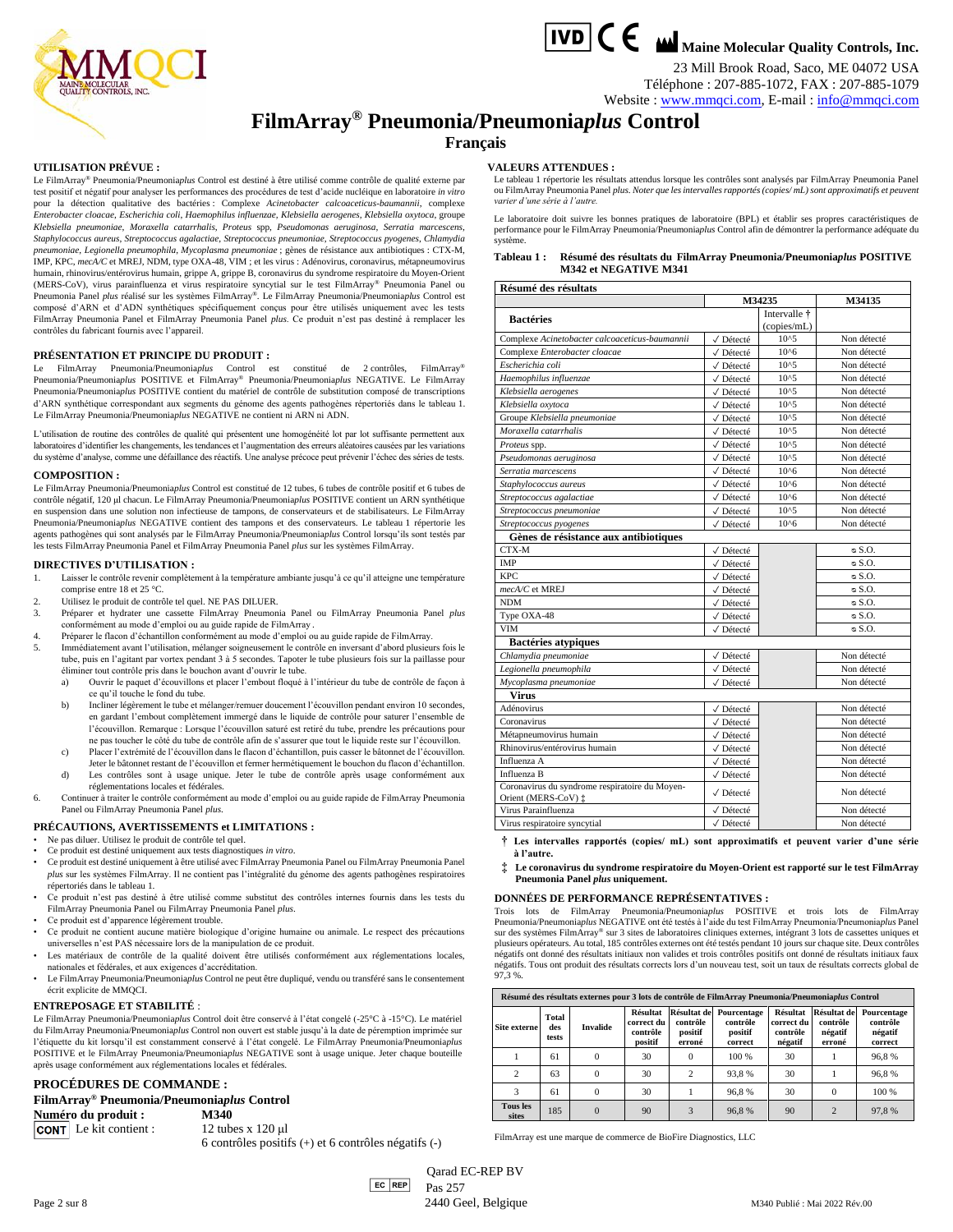

23 Mill Brook Road, Saco, ME 04072 USA Telefon: 207-885-1072, FAX: 207-885-1079

Homepage[: www.mmqci.com,](http://www.mmqci.com/) E-Mail [info@mmqci.com](mailto:info@mmqci.com)

### **FilmArray® Pneumonia/Pneumonia***plus* **Control**

**Deutsch**

#### **VORGESEHENER VERWENDUNGSZWECK:**

FilmArray® Pneumonia/Pneumonia*plus* Control ist für die Verwendung als externe positive und negative Qualitätskontrolle zur Überwachung der Leistung von *In-vitro*-Labor-Nukleinsäure-Testverfahren für den qualitativen Nachweis von Bakterien vorgesehen: *Acinetobacter calcoaceticus-baumannii* Komplex, *Enterobacter cloacae* Komplex, *Escherichia coli*, *Haemophilus influenzae, Klebsiellaaerogenes, Klebsiella oxytoca*, *Klebsiella pneumoniae* Gruppe, *Moraxella catarrhalis*, *Proteus* spp, *Pseudomonas aeruginosa*, *Serratia marcescens*, *Staphylococcus aureus*, *Streptococcus agalactiae*, *Streptococcus pneumoniae*, *Streptococcus pyogenes*, *Chlamydia pneumoniae*, *Legionella pneumophila*, *Mycoplasma pneumoniae*; antimikrobielle Resistenzgene: CTX-M, IMP, KPC, *mecA/C* und MREJ, NDM, OXA-48-ähnlich, VIM; und Viren: Adenovirus, Coronavirus, Humanes Metapneumovirus, Humanes Rhinovirus/Enterovirus, Influenza A, Influenza B, Middle East Respiratory Syndrome Coronavirus (MERS-CoV), Parainfluenzavirus und Respiratorisches Synzytialvirus auf dem FilmArray® Pneumonia Panel oder Pneumonia Panel *plus* Assay, der auf den FilmArray® Systemen durchgeführt wird. Die FilmArray Pneumonia/Pneumonia*plus* Control besteht aus synthetischer RNA und DNA, die speziell für die Verwendung mit dem FilmArray Pneumonia Panel und dem FilmArray Pneumonia Panel *plus* entwickelt wurde und ausschließlich für diese Assays bestimmt ist. Dieses Produkt ist nicht dazu bestimmt, die mit dem Gerät mitgelieferten Bedienelemente des Herstellers zu ersetzen.

#### **PRODUKTZUSAMMENFASSUNG und WIRKUNGSPRINZIP:**

FilmArray Pneumonia/Pneumonia*plus* Control besteht aus 2 Kontrollgruppen, FilmArray® Pneumonia/Pneumonia*plus* POSITIVE und FilmArray® Pneumonia/Pneumonia*plus* NEGATIVE. FilmArray Pneumonia/Pneumonia*plus* POSITIVE enthält Surrogat-Kontrollmaterial, das aus synthetischer Nukleinsäure besteht, die den Genomsegmenten der in Tabelle 1 aufgeführten Erreger entspricht. FilmArray Pneumonia/Pneumonia*plus* NEGATIVE enthält keine RNA oder DNA.

Durch routinemäßige Qualitätsprüfungen, die Los für Los identisch sind, kann ein Labor Veränderungen, Entwicklungen und eine möglicherweise ansteigende Häufigkeit von zufälligen Fehlern erkennen, die durch systeminterne Unregelmäßigkeiten wie beispielsweise unwirksame Reagenzien verursacht werden. Eine frühzeitige Überprüfung kann viele fehlerhafte Assay-Testergebnisse vermeiden helfen.

#### **ZUSAMMENSETZUNG:**

FilmArray Pneumonia/Pneumonia*plus* Control besteht aus 12 Röhrchen, 6 Röhrchen mit positiver Kontrolle und 6 Röhrchen mit negativer Kontrolle, jeweils 120 μl. FilmArray Pneumonia/Pneumonia*plus* POSITIVE enthält synthetische RNA und DNA, die in einer nicht infektiösen Lösung aus Puffern, Konservierungsmitteln und Stabilisatoren suspendiert ist. FilmArray Pneumonia/Pneumonia*plus* NEGATIVE enthält Puffer und Konservierungsmittel. In Tabelle 1 sind die Erreger aufgeführt, die von der FilmArray Pneumonia/Pneumonia*plus* Control überwacht werden, wenn sie mit den FilmArray Pneumonia Panel- und FilmArray Pneumonia-Panel *plus*-Assays auf den FilmArray-Systemen getestet werden.

#### **GEBRAUCHSANWEISUNG:**

- 1. Warten Sie vor dem Test, bis die Kontrollgruppe sich vollständig auf Zimmertemperatur (18 °C bis 25 °C) erwärmt hat.
- 2. Wenden Sie die Kontrollgruppe wie vorgesehen an. NICHT VERDÜNNEN.
- 3. Bereiten Sie einen FilmArray Pneumonia-Panel-Riegel oder einen FilmArray Pneumonia-Panel*plus*-Riegel
- gemäß der FilmArray Gebrauchsanweisung oder Kurzanleitung vor und befeuchten Sie ihn. 4. Bereiten Sie das Probeninjektionsfläschchen gemäß der FilmArray Gebrauchsanweisung oder der Kurzanleitung vor.
- 5. Mischen Sie die Kontrollgruppe unmittelbar vor der Verwendung gründlich, indem Sie das Röhrchen zunächst mehrmals umdrehen und dann 3 bis 5 Sekunden lang vortexen. Klopfen Sie vor dem Öffnen mehrmals mit dem Röhrchen auf die Arbeitsfläche. So entfernen Sie möglicherweise im Deckel verbliebene Reste der Kontrollsubstanz.
	- a) Öffnen Sie die Tupferpackung und legen Sie die beflockte Spitze so in das Kontrollröhrchen, dass sie den Boden des Röhrchens berührt.
	- b) Kippen Sie das Röhrchen leicht und mischen/rühren Sie den Tupfer etwa 10 Sekunden lang, wobei die Spitze vollständig in die Kontrollflüssigkeit eingetaucht bleiben muss, damit der gesamte Tupfer gesättigt wird. Achtung: Achten Sie beim Entfernen des gesättigten Tupfers aus dem Röhrchen darauf, die Seite des Kontrollröhrchens nicht zu berühren, um sicherzustellen, dass die gesamte Flüssigkeit auf dem Tupfer verbleibt.
	- c) Stecken Sie das Tupferende in das Probeninjektionsfläschchen und brechen Sie dann den Tupfergriff ab. Entsorgen Sie den restlichen Tupfergriff und schließen Sie den Deckel des Probeninjektionsfläschchens fest.
	- d) Die Kontrollgruppen sind nur zum einmaligen Gebrauch bestimmt. Bitte entsorgen Sie das Röhrchen mit der Kontrollsubstanz nach der Verwendung unter Einhaltung der örtlichen und staatlichen Gesetzgebung.
- 6. Fahren Sie mit der Verarbeitung der Kontrolle gemäß der Gebrauchsanweisung des FilmArray Pneumonia Panel oder des FilmArray Pneumonia Panel *plus* oder der Kurzanleitung fort.

#### **VORSICHTSMASSNAHMEN, WARNHINWEISE und EINSCHRÄNKUNGEN:**

- Nicht verdünnen. Wenden Sie die Kontrollgruppe wie vorgesehen an.
- Dieses Produkt ist für die *In-vitro*-Diagnostik bestimmt.
- Dieses Produkt ist nur für die Verwendung mit FilmArray Pneumonia Panel oder FilmArray Pneumonia Panel *plus* auf den FilmArray-Systemen bestimmt. Es enthält nicht das gesamte Genom der in Tabelle 1 aufgeführten Atemwegserreger.
- Dieses Produkt ist nicht als Ersatz für die internen Kontrollgruppen des FilmArray Pneumonia Panel *plus*-Assays gedacht.
- Dieses Produkt hat ein leicht trübes Aussehen.
- Dieses Produkt enthält keine biologischen Substanzen menschlichen oder tierischen Ursprungs. Allgemein gültige Vorsichtsmaßnahmen sind bei der Nutzung dieses Produktes NICHT erforderlich.
- Qualitätskontrollmaterialien sollten in Übereinstimmung mit den örtlichen, staatlichen und bundesstaatlichen Vorschriften und Akkreditierungsanforderungen verwendet werden.
- FilmArray Pneumonia/Pneumonia*plus* Control darf nicht ohne ausdrückliche schriftliche Zustimmung des MMQCI geklont, verkauft oder übertragen werden.

#### **LAGERUNG und HALTBARKEIT**:

FilmArray Pneumonia/Pneumonia*plus* Control sollte gefroren gelagert werden (-25°C bis -15°C). In ungeöffnetem Zustand sind die Substanzen, aus denen FilmArray Pneumonia/Pneumonia*plus* Control besteht, auch über das auf dem Etikett des Testsets angegebene Haltbarkeitsdatum hinaus stabil, sofern sie kontinuierlich eingefroren werden. FilmArray Pneumonia/Pneumonia*plus* POSITIVE und FilmArray Pneumonia/Pneumonia*plus* NEGATIVE sind nur zum einmaligen Gebrauch bestimmt. Bitte entsorgen Sie sie nach der Verwendung unter Einhaltung der örtlichen und staatlichen Gesetzgebu

#### **BESTELLINFORMATIONEN:**

|                                  | FilmArray <sup>®</sup> Pneumonia/Pneumoniaplus Control |
|----------------------------------|--------------------------------------------------------|
| Teilnummer:                      | M340                                                   |
| <b>CONT</b> Inhalt des Testkits: | 12 Röhrchen à 120 µl                                   |
|                                  | 6 positive $(+)$ Kontrollgruppen und                   |

#### **ZU ERWARTENDE WERTE:**

Tabelle 1 zeigt die erwarteten Ergebnisse, wenn die Kontrollgruppen mit dem FilmArray Pneumonia Panel oder dem FilmArray Pneumonia Panel *plus* analysiert werden. *Bitte beachten Sie, dass die angegebenen Bins (Kopien/ml) ungefähre Werte sind und von Lauf zu Lauf variieren können.*

6 negative (-) Kontrollgruppen

Das Labor sollte die gute Laborpraxis (GLP) befolgen und seine eigenen Leistungsmerkmale für das FilmArray Pneumonia/Pneumonia*plus* Control festlegen, um eine angemessene Systemleistung nachzuweisen.

| Tabelle 1: FilmArray Pneumonia/Pneumoniaplus POSITIVE M342 & NEGATIVE M341 |
|----------------------------------------------------------------------------|
| Ergebniszusammenfassung                                                    |

| Zusammenfassung der Ergebnisse                                             |                           |                      |                    |  |  |  |  |
|----------------------------------------------------------------------------|---------------------------|----------------------|--------------------|--|--|--|--|
|                                                                            | M34235                    |                      | M34135             |  |  |  |  |
| <b>Bakterien</b>                                                           |                           | Bin +<br>(Kopien/ml) |                    |  |  |  |  |
| Acinetobacter calcoaceticus-baumannii-Komplex                              | √ Nachgewiesen            | $10^{4}5$            | Nicht nachgewiesen |  |  |  |  |
| Enterobacter cloacae--Komplex                                              | √ Nachgewiesen            | $10^{6}$             | Nicht nachgewiesen |  |  |  |  |
| Escherichia coli                                                           | √ Nachgewiesen            | $10^{5}$             | Nicht nachgewiesen |  |  |  |  |
| Haemophilus influenzae                                                     | $\sqrt{}$ Nachgewiesen    | $10^{4}5$            | Nicht nachgewiesen |  |  |  |  |
| Klebsiella aerogenes                                                       | $\sqrt{}$ Nachgewiesen    | $10^{5}$             | Nicht nachgewiesen |  |  |  |  |
| Klebsiella oxytoca                                                         | √ Nachgewiesen            | $10^{4}5$            | Nicht nachgewiesen |  |  |  |  |
| Klebsiella pneumoniae-Gruppe                                               | √ Nachgewiesen            | $10^{5}$             | Nicht nachgewiesen |  |  |  |  |
| Moraxella catarrhalis                                                      | $\sqrt{}$ Nachgewiesen    | $10^{5}$             | Nicht nachgewiesen |  |  |  |  |
| Proteus spp.                                                               | √ Nachgewiesen            | $10^{4}5$            | Nicht nachgewiesen |  |  |  |  |
| Pseudomonas aeruginosa                                                     | $\sqrt{}$ Nachgewiesen    | $10^{5}$             | Nicht nachgewiesen |  |  |  |  |
| Serratia marcescens                                                        | $\sqrt{}$ Nachgewiesen    | $10^{6}$             | Nicht nachgewiesen |  |  |  |  |
| Staphylococcus aureus                                                      | √ Nachgewiesen            | $10^{6}$             | Nicht nachgewiesen |  |  |  |  |
| Streptokokkus agalactiae                                                   | $\sqrt{}$ Nachgewiesen    | $10^{6}$             | Nicht nachgewiesen |  |  |  |  |
| Streptococcus pneumoniae                                                   | $\sqrt{}$ Nachgewiesen    | $10^{5}$             | Nicht nachgewiesen |  |  |  |  |
| Streptokokkus pyogenes                                                     | √ Nachgewiesen            | $10^{6}$             | Nicht nachgewiesen |  |  |  |  |
| Antimikrobielle Resistenzgene                                              |                           |                      |                    |  |  |  |  |
| CTX-M                                                                      | √ Nachgewiesen            |                      | $\circ$ N/A        |  |  |  |  |
| <b>IMP</b>                                                                 | √ Nachgewiesen            |                      | $\circ$ N/A        |  |  |  |  |
| <b>KPC</b>                                                                 | √ Nachgewiesen            |                      | $\circ$ N/A        |  |  |  |  |
| $mecA/C$ und MREJ                                                          | $\sqrt{}$ Nachgewiesen    |                      | $\circ$ N/A        |  |  |  |  |
| <b>NDM</b>                                                                 | $\sqrt{}$ Nachgewiesen    |                      | $\circ$ N/A        |  |  |  |  |
| OXA-48-ähnlich                                                             | $\sqrt{}$ Nachgewiesen    |                      | $\circ$ N/A        |  |  |  |  |
| <b>VIM</b>                                                                 | √ Nachgewiesen            |                      | $\circ$ N/A        |  |  |  |  |
| <b>Atypische Bakterien</b>                                                 |                           |                      |                    |  |  |  |  |
| Chlamydia pneumoniae                                                       | √ Nachgewiesen            |                      | Nicht nachgewiesen |  |  |  |  |
| Legionella pneumophila                                                     | √ Nachgewiesen            |                      | Nicht nachgewiesen |  |  |  |  |
| Mycoplasma pneumoniae                                                      | √ Nachgewiesen            |                      | Nicht nachgewiesen |  |  |  |  |
| <b>Viren</b>                                                               |                           |                      |                    |  |  |  |  |
| Adenovirus                                                                 | √ Nachgewiesen            |                      | Nicht nachgewiesen |  |  |  |  |
| Coronavirus                                                                | $\sqrt{}$ Nachgewiesen    |                      | Nicht nachgewiesen |  |  |  |  |
| Humanes Metapneumovirus                                                    | √ Nachgewiesen            |                      | Nicht nachgewiesen |  |  |  |  |
| Humanes Rhinovirus/Enterovirus                                             | √ Nachgewiesen            |                      | Nicht nachgewiesen |  |  |  |  |
| Influenza A                                                                | √ Nachgewiesen            |                      | Nicht nachgewiesen |  |  |  |  |
| Influenza B                                                                | $\checkmark$ Nachgewiesen |                      | Nicht nachgewiesen |  |  |  |  |
| Coronavirus des Respiratorischen Syndroms des<br>Nahen Ostens (MERS-CoV) ‡ | √ Nachgewiesen            |                      | Nicht nachgewiesen |  |  |  |  |
| Parainfluenzavirus                                                         | √ Nachgewiesen            |                      | Nicht nachgewiesen |  |  |  |  |
| Respiratorisches Synzytial-Virus                                           | √ Nachgewiesen            |                      | Nicht nachgewiesen |  |  |  |  |

- **† Bins (Kopien/ ml) sind Näherungswerte und können von Lauf zu Lauf variieren.**
- **‡ Das Coronavirus des Respiratorischen Syndroms des Mittleren Ostens wird nur im FilmArray Pneumonia Panel** *plus* **Assay ausgewiesen.**

#### **REPRÄSENTATIVE LEISTUNGSDATEN:**

Drei Chargen FilmArray Pneumonia/Pneumonia*plus* POSITIVE und drei Chargen FilmArray Pneumonia/Pneumonia*plus* NEGATIVE wurden mit dem FilmArray Pneumonia/Pneumonia*plus* Panel Assay auf FilmArray® Systemen an drei externen klinischen Laborstandorten getestet, die drei einzelne Beutelchargen und mehrere Bediener umfassten. Insgesamt wurden an jedem Standort 185 externe Kontrollgruppen an 10 Tagen durchgeführt. Zwei Negative Kontrollgruppen ergaben anfänglich falsch-positive Ergebnisse und drei positive Kontrollgruppen ergaben anfänglich falsch-negative Ergebnisse. Alle lieferten bei einer einzelnen erneuten Prüfung die richtigen Ergebnisse, sodass die Rate der richtigen Ergebnisse insgesamt 97,3 % betrug.

 $|EC|REF$ Qarad EC-REP BV Pas 257 Seite 3 von 8 2440 Seel, Belgien M340 Ausgestellt : Mai 2022 Rev.00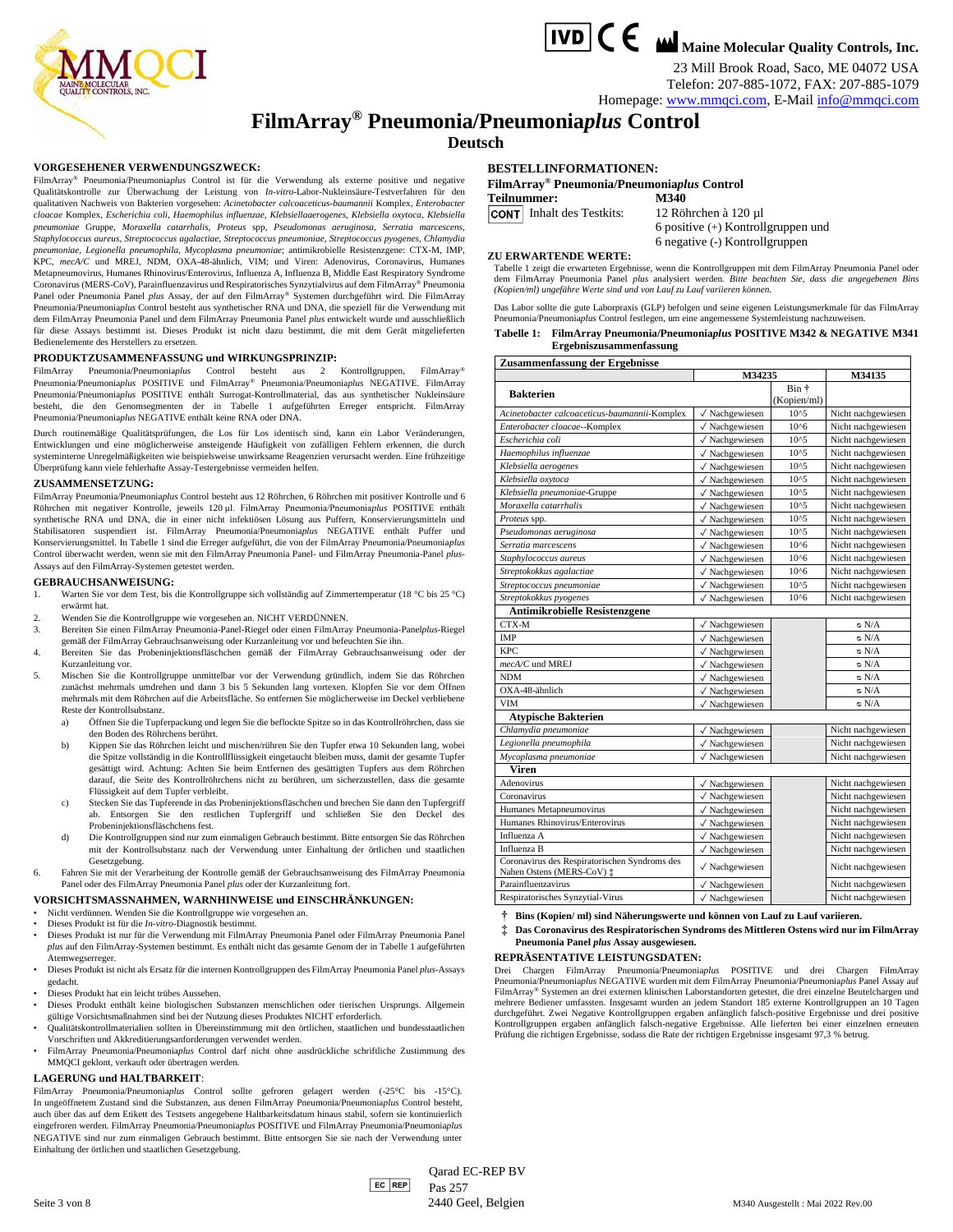



23 Mill Brook Road, Saco, ME 04072 USA Telefon: 207-885-1072, FAX: 207-885-1079 Homepage[: www.mmqci.com,](http://www.mmqci.com/) E-Mail [info@mmqci.com](mailto:info@mmqci.com)

**FilmArray® Pneumonia/Pneumonia***plus* **Control**

**Deutsch**

| Zusammenfassung der externen Ergebnisse für 3 Kontrollchargen von FilmArray<br>Pneumonia/Pneumoniaplus Control |                           |          |                                                                                |                                                                        |                                                                   |                                                                                |                                                                               |                                                                   |
|----------------------------------------------------------------------------------------------------------------|---------------------------|----------|--------------------------------------------------------------------------------|------------------------------------------------------------------------|-------------------------------------------------------------------|--------------------------------------------------------------------------------|-------------------------------------------------------------------------------|-------------------------------------------------------------------|
| <b>Externer</b><br><b>Standort</b>                                                                             | <b>Tests</b><br>insgesamt | Ungültig | <b>Richtiges</b><br><b>Ergebnis</b><br>der<br>positiven<br>Kontroll-<br>gruppe | <b>Falsches</b><br>Ergebnis<br>der<br>positiven<br>Kontroll-<br>gruppe | Prozentzahl<br>der richtigen<br>positiven<br>Kontroll-<br>gruppen | <b>Richtiges</b><br><b>Ergebnis</b><br>der<br>negativen<br>Kontroll-<br>gruppe | <b>Falsches</b><br><b>Ergebnis</b><br>der<br>negativen<br>Kontroll-<br>gruppe | Prozentzahl<br>der richtigen<br>negativen<br>Kontroll-<br>gruppen |
|                                                                                                                | 61                        | $\Omega$ | 30                                                                             | 0                                                                      | 100 %                                                             | 30                                                                             |                                                                               | 96.8%                                                             |
| $\overline{c}$                                                                                                 | 63                        | $\Omega$ | 30                                                                             | $\overline{c}$                                                         | 93,8%                                                             | 30                                                                             |                                                                               | 96,8%                                                             |
| 3                                                                                                              | 61                        | $\Omega$ | 30                                                                             |                                                                        | 96,8%                                                             | 30                                                                             | $\Omega$                                                                      | 100 %                                                             |
| Alle<br><b>Standorte</b>                                                                                       | 185                       | $\Omega$ | 90                                                                             | 3                                                                      | 96.8%                                                             | 90                                                                             | $\overline{2}$                                                                | 97.8%                                                             |

FilmArray ist ein Warenzeichen von BioFire Diagnostics, LLC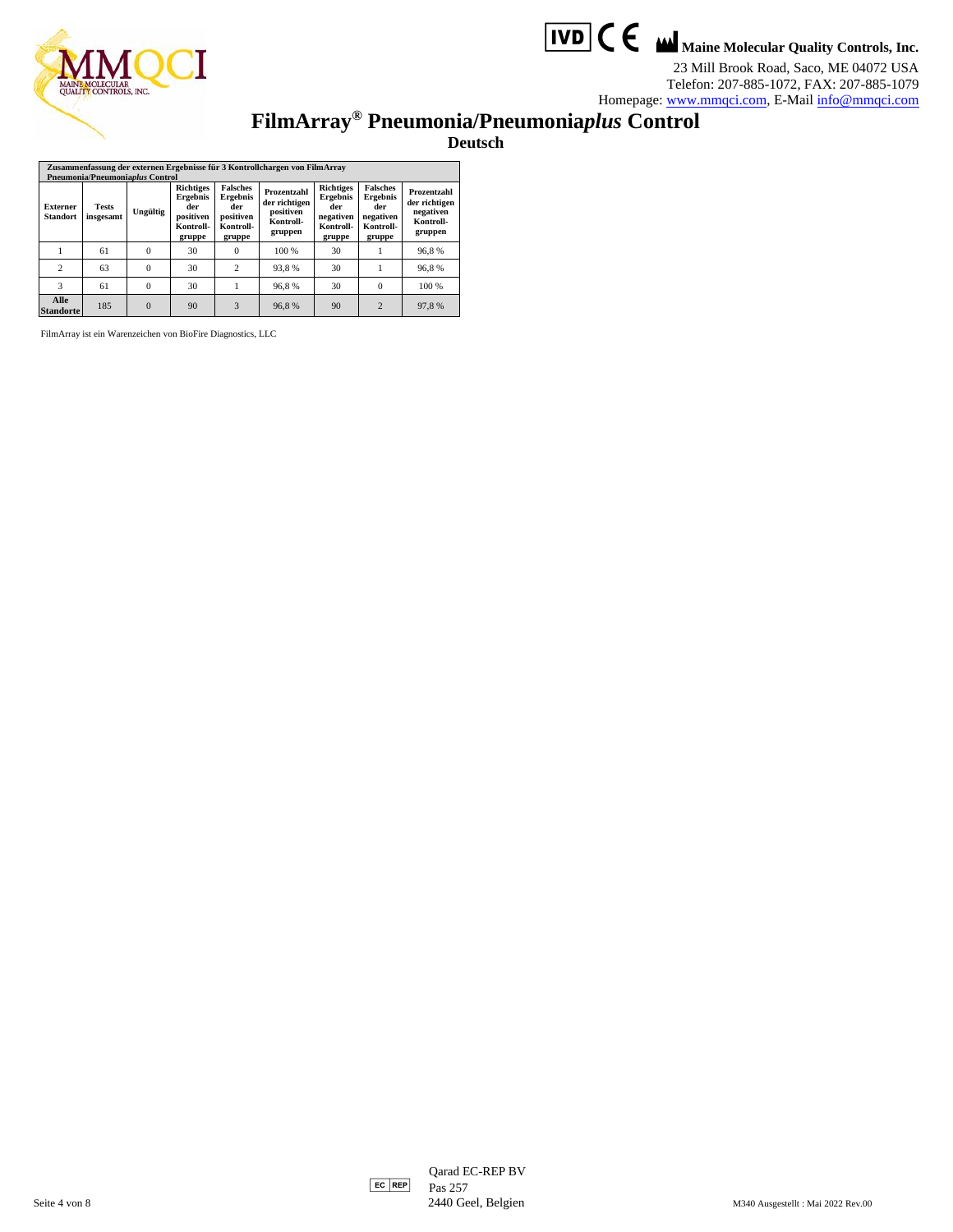



23 Mill Brook Road, Saco, ME 04072 USA Telefono: 207-885-1072, FAX: 207-885-1079

Web[: www.mmqci.com,](http://www.mmqci.com/) E-mail: [info@mmqci.com](mailto:info@mmqci.com)

## **FilmArray® Pneumonia/Pneumonia***plus* **Control**

#### **Italiano**

**VALORI PREVISTI:**

*un'esecuzione all'altra.*

#### **FINALITÀ D'USO:**

Il FilmArray® Pneumonia/Pneumonia*plus* Control è un controllo esterno di qualità con analisi positive e negative utilizzato per monitorare le prestazioni delle procedure di analisi *in vitro* degli acidi nucleici di laboratorio per la rilevazione qualitativa dei batteri: *Acinetobacter calcoaceticus-baumannii* complex, *Enterobacter cloacae* complex, *Escherichia coli*, *Haemophilus influenzae, Klebsiella aerogenes, Klebsiella oxytoca*, gruppo *Klebsiella pneumoniae*, *Moraxella catarrhalis*, *Proteus* spp., *Pseudomonas aeruginosa*, *Serratia marcescens*, *Staphylococcus aureus*, *Streptococcus agalactiae*, *Streptococcus pneumoniae*, *Streptococcus pyogenes*, *Chlamydia pneumoniae*, *Legionella pneumophila*, *Mycoplasma pneumoniae*; geni di resistenza antimicrobica: CTX-M, IMP, KPC, *mecA/C* e MREJ, NDM, OXA-48 like, VIM; e virus: Adenovirus, Coronavirus, Metapneumovirus umano, Rhinovirus/Enterovirus umano, Influenza A, Influenza B, Sindrome Respiratoria medio-orientale (MERS-CoV), Virus parainfluenzale e<br>Virus respiratorio sinciziale, nei test FilmArray® Pneumonia Panel o Pneumonia Panel *plus* eseguiti sui sistemi FilmArray®. Il FilmArray Pneumonia/Pneumonia*plus* Control è composto da RNA e DNA sintetici specificamente progettato e destinato all'uso esclusivamente con i test FilmArray Pneumonia Panel e FilmArray Pneumonia Panel *plus*. Questo prodotto non sostituisce i controlli del produttore forniti con il dispositivo.

#### **RIASSUNTO e PRINCIPIO DEL PRODOTTO:**

Il FilmArray Pneumonia/Pneumonia*plus* Control si compone di 2 controlli, FilmArray® Pneumonia/Pneumonia*plus* POSITIVE e NEGATIVE. FilmArray Pneumonia/Pneumonia*plus* POSITIVE contiene materiale di controllo surrogato composto da acidi nucleici sintetici corrispondenti a segmenti di genoma degli agenti patogeni elencati nella Tabella 1. FilmArray Pneumonia/Pneumonia*plus* NEGATIVE non contiene RNA o DNA.

Un uso routinario di controlli di qualità che siano coerenti gruppo per gruppo aiuta il laboratorio a identificare cambi, andamenti e aumenti di frequenza di errori casuali dovuti a variazioni nei sistemi di test, come i difetti dei reagenti. Degli esami precoci possono prevenire cicli di esame difettosi.

#### **COMPOSIZIONE:**

Il FilmArray Pneumonia/Pneumonia*plus* Control è composto da 12 provette, 6 provette di controllo positivo e 6 provette di controllo negativo, da 120 μL ciascuna. FilmArray Pneumonia/Pneumonia*plus* POSITIVE contiene RNA e DNA sintetici sospesi in una soluzione non infettiva di tamponi, conservanti e stabilizzatori. FilmArray Pneumonia/Pneumonia*plus* NEGATIVE contiene tamponi e conservanti. La Tabella 1 elenca gli agenti patogeni che vengono monitorati dal FilmArray Pneumonia/Pneumonia*plus* Control quando vengono testati da FilmArray Pneumonia Panel e FilmArray Pneumonia Panel *plus* sui sistemi FilmArray.

#### **ISTRUZIONI PER L'USO:**

- Lasciare che il controllo da testare acquisisca completamente la temperatura ambiente (18-25 °C).
- 2. Utilizzare il controllo così come fornito. NON DILUIRE.
- 3. Preparare e idratare una cartuccia FilmArray Pneumonia Panel o FilmArray Pneumonia Panel *plus* secondo le Istruzioni per l'uso o la Guida rapida di FilmArray.
- 4. Preparare la fialetta di iniezione del campione secondo le Istruzioni per l'uso o la Guida rapida di FilmArray. 5. Immediatamente prima dell'uso, miscelare accuratamente il controllo, prima capovolgendo la provetta più volte e poi facendola vorticare per 3-5 secondi. Prima di aprire la provetta, sbatterla alcune volte sul tavolo per rimuovere qualsiasi frammento di controllo presente nel tappo.
	- a) Aprire la confezione del tampone e posizionare la punta floccata all'interno della provetta di controllo in modo da toccarne il fondo.
	- b) Inclinare leggermente la provetta e mescolare delicatamente il tampone per circa 10 secondi, mantenendo la punta completamente immersa nel liquido di controllo per saturare l'intero tampone. Nota: Quando si rimuove il tampone saturo dalla provetta, fare attenzione a non toccare il lato della provetta di controllo per assicurarsi che tutto il liquido rimanga sul tampone.
	- c) Posizionare l'estremità del tampone nella fialetta di iniezione del campione, quindi frangere il manico del tampone. Gettare il manico del tampone e chiudere bene il coperchio della fialetta di iniezione del campione.
	- d) I controlli sono intesi per uso singolo. Gettare la provetta col controllo dopo l'uso seguendo le norme locali e nazionali.
- 6. Continuare a elaborare il controllo secondo le Istruzioni per l'uso o la Guida rapida di FilmArray Pneumonia Panel o FilmArray Pneumonia Panel *plus*.

#### **PRECAUZIONI, AVVERTENZE e LIMITAZIONI:**

- Non diluire. Utilizzare il controllo così come fornito.
- Questo prodotto è destinato esclusivamente all'uso diagnostico *in vitro*.
- Questo prodotto è destinato esclusivamente all'uso con FilmArray Pneumonia Panel o FilmArray Pneumonia Panel *plus* sui sistemi FilmArray. Non contiene l'intero genoma dei patogeni respiratori elencati nella Tabella 1. • Il prodotto non è destinato all'uso come sostituto dei controlli interni forniti nei test FilmArray Pneumonia Panel
- o FilmArray Pneumonia Panel *plus*.
- Il prodotto si presenta leggermente torbido.
- Questo prodotto non contiene alcun materiale biologico di origine animale o umana. NON sono richieste precauzioni universali per maneggiare questo prodotto.
- I materiali di controllo di qualità devono essere utilizzati seguendo le norme e i requisiti di certificazione locali, regionali e nazionali.
- Il FilmArray Pneumonia/Pneumonia*plus* Control non può essere clonato, venduto o trasferito senza il consenso scritto esplicito di MMQCI.

#### **CONSERVAZIONE e STABILITÀ**:

Il FilmArray Pneumonia/Pneumonia*plus* Control deve essere conservato congelato (da -25 °C a -15 °C). Se non aperto, il materiale del FilmArray Pneumonia/Pneumonia*plus* Control è stabile fino alla data di scadenza stampata sull'etichetta del kit, se conservato costantemente congelato. FilmArray Pneumonia/Pneumonia*plus* POSITIVE e FilmArray Pneumonia/Pneumonia*plus* NEGATIVE sono intesi per uso singolo. Smaltire il tutto dopo l'uso, seguendo le norme locali e nazionali.

#### **INFORMAZIONI PER L'ORDINAZIONE:**

**FilmArray® Pneumonia/Pneumonia***plus* **Control Numero di identificazione: M340**

**CONT** Il kit contiene:  $12$  provette x  $120 \mu L$ 

6 controlli positivi (+) e 6 controlli negativi (–)

**Sito esterno Test totali Non valido Risultato corretto del controllo positivo Risultato non corretto del controllo positivo Percentuale corretta del controllo positivo Risultato corretto del controllo negativo Risultato non corretto del controllo negativo Percentuale corretta del controllo negativo** 1 61 0 30 0 100% 30 1 96,8% 2 63 0 30 2 93,8% 30 1 96,8% 3 61 0 30 1 96,8% 30 0 100% **Tutti i siti**  $\begin{array}{ccc|c} 185 & 0 & 90 \\ 0 & 90 & 3 \\ 0 & 0 & 3 \end{array}$  96,8% 90 2 97,8%

FilmArray è un marchio di BioFire Diagnostics, LLC

 $\text{Qarad EC-REF BV}$ <br>ECREP  $\text{P}_{\text{QSC}}$  257 Pas 257 Pagina 5 di 8 2440 Geel, Belgio 2022 Rev.00 2440 Geel, Belgio 2022 Rev.00 2440 Geel, Belgio 2022 Rev.00

#### **Tabella 1: Riassunto dei risultati di FilmArray Pneumonia/Pneumonia***plus* **POSITIVE M342 e NEGATIVE M341 Riassunto dei risultati M34235 M34135 Batteri** Bin † (copie/ml) *Acinetobacter calcoaceticus-baumannii* complex ✓ Rilevato 10^5 Non rilevato

La Tabella 1 elenca i risultati attesi quando i controlli vengono analizzati da FilmArray Pneumonia Panel o FilmArray Pneumonia Panel *plus*. *Si noti che i bin (copie/ml) riportati sono approssimativi e possono variare da* 

Il laboratorio deve seguire le buone pratiche di laboratorio (BPL) e stabilire le proprie caratteristiche di prestazione<br>per il FilmArray Pneumonia/Pneumoniaplus Control nel dimostrare le prestazioni adeeuate del sistema.

per il Filmarra Portugale aneumonia prestazioni adeguate del sistema.

| Acinetobacter calcoaceticus-baumannii complex                        | √ Rilevato               | $10^{5}$ | Non rilevato |
|----------------------------------------------------------------------|--------------------------|----------|--------------|
| Enterobacter cloacae complex                                         | √ Rilevato               | $10^{6}$ | Non rilevato |
| Escherichia coli                                                     | √ Rilevato               | $10^{5}$ | Non rilevato |
| Haemophilus influenzae                                               | √ Rilevato               | $10^{5}$ | Non rilevato |
| Klebsiella aerogenes                                                 | √ Rilevato               | $10^{5}$ | Non rilevato |
| Klebsiella oxytoca                                                   | √ Rilevato               | $10^{5}$ | Non rilevato |
| Gruppo Klebsiella pneumoniae                                         | √ Rilevato               | $10^{5}$ | Non rilevato |
| Moraxella catarrhalis                                                | √ Rilevato               | $10^{5}$ | Non rilevato |
| Proteus spp.                                                         | √ Rilevato               | $10^{5}$ | Non rilevato |
| Pseudomonas aeruginosa                                               | √ Rilevato               | $10^{5}$ | Non rilevato |
| Serratia marcescens                                                  | √ Rilevato               | $10^{6}$ | Non rilevato |
| Staphylococcus aureus                                                | √ Rilevato               | $10^{6}$ | Non rilevato |
| Streptococcus agalactiae                                             | √ Rilevato               | $10^{6}$ | Non rilevato |
| Streptococcus pneumoniae                                             | √ Rilevato               | $10^{5}$ | Non rilevato |
| Streptococcus pyogenes                                               | √ Rilevato               | $10^{6}$ | Non rilevato |
| Geni di resistenza antimicrobica                                     |                          |          |              |
| CTX-M                                                                | √ Rilevato               |          | $\circ$ N/A  |
| <b>IMP</b>                                                           | √ Rilevato               |          | $\circ$ N/A  |
| <b>KPC</b>                                                           | √ Rilevato               |          | $\circ$ N/A  |
| mecA/C e MREJ                                                        | $\sqrt{\text{Rilevato}}$ |          | o N/A        |
| <b>NDM</b>                                                           | √ Rilevato               |          | $\circ$ N/A  |
| OXA-48-like                                                          | √ Rilevato               |          | $\circ$ N/A  |
| <b>VIM</b>                                                           | √ Rilevato               |          | o N/A        |
| Batteri atipici                                                      |                          |          |              |
| Chlamydia pneumoniae                                                 | √ Rilevato               |          | Non rilevato |
| Legionella pneumophila                                               | √ Rilevato               |          | Non rilevato |
| Mycoplasma pneumoniae                                                | √ Rilevato               |          | Non rilevato |
| Virus                                                                |                          |          |              |
| Adenovirus                                                           | √ Rilevato               |          | Non rilevato |
| Coronavirus                                                          | √ Rilevato               |          | Non rilevato |
| Metapneumovirus umano                                                | √ Rilevato               |          | Non rilevato |
| Rhinovirus/Enterovirus umano                                         | √ Rilevato               |          | Non rilevato |
| Influenza A                                                          | $\sqrt{\text{Rilevato}}$ |          | Non rilevato |
| Influenza B                                                          | $\sqrt{\text{Rilevato}}$ |          | Non rilevato |
| Coronavirus della Sindrome respiratoria mediorientale<br>(MERS-CoV): | $\sqrt{\text{Rilevato}}$ |          | Non rilevato |
| Virus parainfluenzale                                                | √ Rilevato               |          | Non rilevato |
| Virus respiratorio sinciziale                                        | $\sqrt{R}$ ilevato       |          | Non rilevato |

**† I bin (copie/ml) sono approssimativi e possono variare da un'esecuzione all'altra.**

**‡ Il coronavirus della Sindrome respiratoria mediorientale è riportato solo sul test FilmArray Pneumonia Panel** *plus***.**

#### **DATI RAPPRESENTATIVI SULLA PRESTAZIONE:**

Sono stati testati tre lotti di controllo FilmArray Pneumonia/Pneumonia*plus* POSITIVE e tre lotti di controllo FilmArray Pneumonia/Pneumonia*plus* NEGATIVE utilizzando il test FilmArray Pneumonia/Pneumonia*plus* Panel sui sistemi FilmArray® in 3 laboratori clinici esterni, comprendenti 3 lotti di cartucce univoci e più operatori e strumenti. Sono stati testati 185 controlli esterni in totale in un arco di 10 giorni in ogni sito. Due controlli negativi hanno fornito risultati iniziali falsi positivi e tre controlli positivi hanno fornito risultati iniziali falsi negativi. Tutti hanno fornito i risultati corretti alla singola ripetizione del test per un tasso complessivo di risultati corretti del 97,3%.

**Riassunto dei risultati esterni per 3 lotti di controllo del FilmArray Pneumonia/Pneumonia***plus* **Control**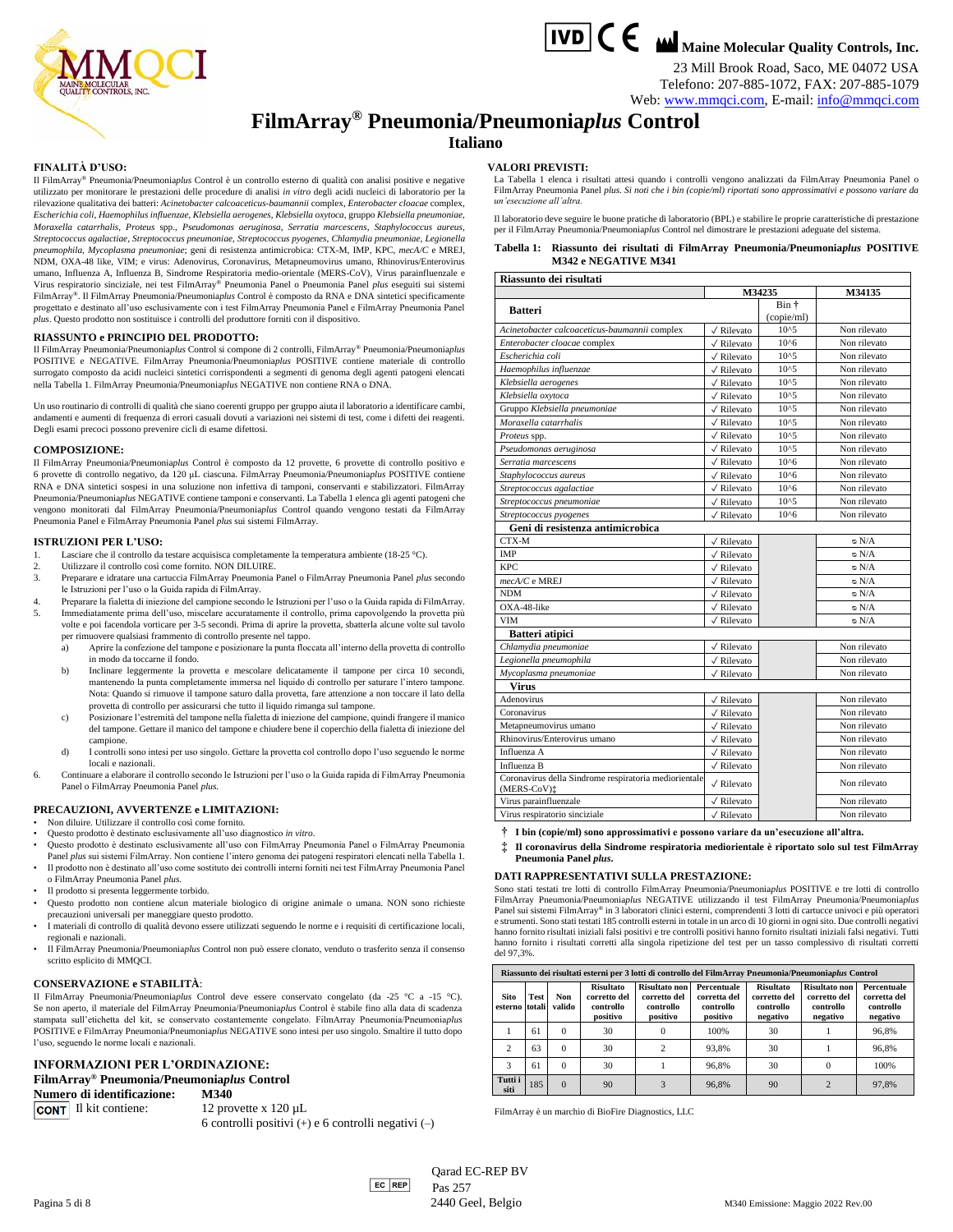

23 Mill Brook Road, Saco, ME 04072 USA Telefone: 207-885-1072, FAX: 207-885-1079 Website[: www.mmqci.com,](http://www.mmqci.com/) Email: [info@mmqci.com](mailto:info@mmqci.com)

## **FilmArray® Pneumonia/Pneumonia***plus* **Control**

### **Português**

#### **UTILIZAÇÃO PREVISTA:**

O FilmArray® Pneumonia/Pneumonia*plus* Control destina-se a ser utilizado como um controlo de qualidade externo positivo e negativo testado para monitorizar o desempenho dos procedimentos de teste do ácido nucleico *in vitro* em laboratório para a deteção qualitativa de bactérias: Complexo *Acinetobacter calcoaceticus-baumannii*, complexo *Enterobacter cloacae*, *Escherichia coli*, *Haemophilus influenzae, Klebsiella aerogenes, Klebsiella oxytoca*, grupo *Klebsiella pneumoniae*, *Moraxella catarrhalis*, *Proteus* spp., *Pseudomonas aeruginosa*, *Serratia marcescens*, *Staphylococcus aureus*, *Streptococcus agalactiae*, *Streptococcus pneumoniae*, *Streptococcus pyogenes*, *Chlamydia pneumoniae*, *Legionella pneumophila*, *Mycoplasma pneumoniae*; genes de resistência antimicrobiana: CTX-M, IMP, KPC, *mecA/C* e MREJ, NDM, tipo OXA-48, VIM; e vírus: Adenovírus, coronavírus, metapneumovírus humano, rinovírus/enterovírus humano, influenza A, influenza B, síndrome respiratória do Médio Oriente por coronavírus (MERS-CoV), vírus da parainfluenza e vírus sincicial respiratório nos ensaios FilmArray® Pneumonia Panel ou Pneumonia Panel *plus* realizados nos sistemas FilmArray®. O FilmArray Pneumonia/Pneumonia*plus*  Control é composto por ARN e ADN sintéticos especificamente concebidos e destinados a serem utilizados exclusivamente com os ensaios FilmArray Pneumonia Panel e FilmArray Pneumonia Panel *plus*. Este produto não se destina a substituir os controlos do fabricante fornecidos com o aparelho.

#### **RESUMO e PRINCÍPIO DO PRODUTO:**

O FilmArray Pneumonia/Pneumonia*plus* Control é composto por 2 controlos: o FilmArray® Pneumonia/Pneumonia*plus* POSITIVE Control e o FilmArray® Pneumonia/Pneumonia*plus* NEGATIVE Control. O FilmArray Pneumonia/Pneumonia*plus* POSITIVE Control contém material de controlo de substituição composto por ácido nucleico sintético correspondente a segmentos de genoma de agentes patogénicos listados na tabela 1. O FilmArray Pneumonia/Pneumonia*plus* NEGATIVE Control não contém ARN ou ADN.

A utilização regular de controlos de qualidade que são consistentes de lote para lote auxilia o laboratório na identificação de alterações, tendências e crescente frequência de erros aleatórios causados por variações no sistema de testes, tal como reagentes defeituosos. A pesquisa atempada pode prevenir ensaios mal sucedidos.

#### **COMPOSIÇÃO:**

O FilmArray Pneumonia/Pneumonia*plus* Control é composto por 12 tubos, 6 tubos de controlo positivo e 6 tubos de controlo negativo, de 120 µL cada. O Controlo do FilmArray Pneumonia/Pneumonia*plus* POSITIVE contém ARN e ADN sintéticos suspensos numa solução não infeciosa de tampões, conservantes e estabilizadores. O Controlo do FilmArray Pneumonia/Pneumonia*plus* NEGATIVE contém tampões e conservantes. A tabela 1 lista os agentes patogénicos que são monitorizados pelo FilmArray Pneumonia/Pneumonia*plus* Control aquando do teste pelos ensaios FilmArray Pneumonia Panel e FilmArray Pneumonia Panel *plus* nos sistemas FilmArray.

#### **INSTRUÇÕES DE UTILIZAÇÃO:**

- 1. Deixe o controlo a ser testado chegar completamente à temperatura ambiente (18–25 °C).
- Use o controlo conforme fornecido. NÃO DILUIR.
- 3. Prepare e hidrate uma bolsa FilmArray Pneumonia Panel ou FilmArray Pneumonia Panel *plus* de acordo com as Instruções de utilização do FilmArray ou com o Guia de consulta rápida.
- 4. Prepare o Frasco para injeção da amostra de acordo com as Instruções de utilização do FilmArray ou com o Guia de consulta rápida.
- 5. Imediatamente antes da utilização, misture bem o controlo, invertendo, primeiro, o tubo várias vezes e agitando-o depois em vórtex durante 3 a 5 segundos. Antes de abrir o tubo, bata várias vezes levemente com o mesmo na bancada para remover qualquer controlo preso na tampa.
	- a) Abra a embalagem da zaragatoa e coloque a ponta absorvente dentro do tubo de controlo de modo a que esta toque no fundo do tubo.
	- b) Incline ligeiramente o tubo e misture/agite cuidadosamente a zaragatoa durante cerca de 10 segundos, mantendo a ponta completamente imersa no líquido de controlo para saturar toda a zaragatoa. Nota: Tenha cuidado ao retirar a zaragatoa saturada do tubo para que esta não toque no lado do tubo, de modo a garantir que todo o líquido permanece na zaragatoa.
	- c) Coloque a extremidade da zaragatoa no Frasco para injeção da amostra e, de seguida, quebre o cabo da zaragatoa. Elimine o que resta do cabo da zaragatoa e feche bem a tampa do Frasco para injeção da amostra.
	- d) Os controlos são de uso único. Descarte o tubo do controlo após a utilização, de acordo com os regulamentos locais e federais da sua zona.
- 6. Continue a processar o controlo de acordo com as Instruções de utilização do FilmArray Pneumonia Panel ou do FilmArray Pneumonia Panel *plus* ou com o Guia de consulta rápida.
- **PRECAUÇÕES, ADVERTÊNCIAS e LIMITAÇÕES:**
- Não diluir. Use o controlo conforme fornecido.
- Este produto destina-se apenas a uma utilização diagnóstica *in vitro*. • Este produto destina-se apenas a ser utilizado com o FilmArray Pneumonia Panel ou FilmArray Pneumonia Panel *plus*
- nos sistemas FilmArray. Não contém todo o genoma dos agentes patogénicos respiratórios enumerados na tabela 1. • Este produto não se destina a ser utilizado como substituto dos controlos internos fornecidos nos ensaios
- FilmArray Pneumonia Panel ou FilmArray Pneumonia Panel *plus*.
- Este produto tem uma aparência ligeiramente turva.
- Este produto não contém qualquer material biológico de origem humana ou animal. Ao manusear este produto NÃO é necessário utilizar as Precauções Universais.
- Devem ser utilizados materiais de controlo de qualidade de acordo com os regulamentos locais, estaduais, federais e os requisitos de acreditação.
- O Controlo do FilmArray Pneumonia/Pneumonia*plus* não pode ser clonado, vendido ou transferido sem o consentimento explícito por escrito da MMQCI.

#### **ARMAZENAMENTO e ESTABILIDADE**:

O FilmArray Pneumonia/Pneumonia*plus* Control deve ser armazenado congelado (–25 °C a –15 °C). O material do FilmArray Pneumonia/Pneumonia*plus* Control que não tenha sido aberto permanece estável até à data de validade impressa no rótulo do kit quando armazenado congelado de forma contínua. O FilmArray Pneumonia/Pneumonia*plus* POSITIVE e FilmArray Pneumonia/Pneumonia*plus* NEGATIVE são para uso único. Descartar após utilização, de acordo com os regulamentos locais e federais onde se encontra.

### **INFORMAÇÕES PARA ENCOMENDA: FilmArray® Pneumonia/Pneumonia***plus* **Control**

**Número da Peça: M340**<br>**CONT** O kit contém: 12 tubos x 120 uL

6 controlos positivos (+) e 6 controlos negativos (–)

#### **VALORES ESPERADOS:**

A tabela 1 lista os resultados esperados quando os controlos são analisados pelo FilmArray Pneumonia Panel ou pelo FilmArray Pneumonia Panel *plus*. *Tenha em atenção que os bins (cópias/mL) reportados são aproximados e podem variar entre análises.*

O laboratório deverá seguir as Boas Práticas Laboratoriais (BPL) e estabelecer as suas próprias características de desempenho para o FilmArray Pneumonia/Pneumonia*plus* Control para demonstrar um desempenho adequado do sistema.

|  |                             | Tabela 1: Resumo dos resultados FilmArray Pneumonia/Pneumoniaplus POSITIVE |  |
|--|-----------------------------|----------------------------------------------------------------------------|--|
|  | <b>M342 e NEGATIVE M341</b> |                                                                            |  |

| <b>Resumo dos resultados</b>                      |                                          |                      |                             |  |  |  |  |
|---------------------------------------------------|------------------------------------------|----------------------|-----------------------------|--|--|--|--|
|                                                   | M34235                                   |                      | M34135                      |  |  |  |  |
| <b>Bactérias</b>                                  |                                          | Bin †<br>(cópias/mL) |                             |  |  |  |  |
| Complexo Acinetobacter<br>calcoaceticus-baumannii | √ Detected (Detetado)                    | $10^{5}$             | Not Detected (Não detetado) |  |  |  |  |
| Complexo Enterobacter cloacae                     | √ Detected (Detetado)                    | $10^{6}$             | Not Detected (Não detetado) |  |  |  |  |
| Escherichia coli                                  | √ Detected (Detetado)                    | $10^{5}$             | Not Detected (Não detetado) |  |  |  |  |
| Haemophilus influenzae                            | √ Detected (Detetado)                    | $10^{5}$             | Not Detected (Não detetado) |  |  |  |  |
| Klebsiella aerogenes                              | √ Detected (Detetado)                    | $10^{5}$             | Not Detected (Não detetado) |  |  |  |  |
| Klebsiella oxytoca                                | √ Detected (Detetado)                    | $10^{5}$             | Not Detected (Não detetado) |  |  |  |  |
| Grupo Klebsiella pneumoniae                       | √ Detected (Detetado)                    | $10^{45}$            | Not Detected (Não detetado) |  |  |  |  |
| Moraxella catarrhalis                             | √ Detected (Detetado)                    | $10^{4}5$            | Not Detected (Não detetado) |  |  |  |  |
| Proteus spp.                                      | √ Detected (Detetado)                    | $10^{5}$             | Not Detected (Não detetado) |  |  |  |  |
| Pseudomonas aeruginosa                            | √ Detected (Detetado)                    | $10^{5}$             | Not Detected (Não detetado) |  |  |  |  |
| Serratia marcescens                               | √ Detected (Detetado)                    | $10^{6}$             | Not Detected (Não detetado) |  |  |  |  |
| Staphylococcus aureus                             | √ Detected (Detetado)                    | $10^{6}$             | Not Detected (Não detetado) |  |  |  |  |
| Streptococcus agalactiae                          | √ Detected (Detetado)                    | $10^{6}$             | Not Detected (Não detetado) |  |  |  |  |
| Streptococcus pneumoniae                          | √ Detected (Detetado)                    | $10^{5}$             | Not Detected (Não detetado) |  |  |  |  |
| Streptococcus pyogenes                            | √ Detected (Detetado)                    | $10^{6}$             | Not Detected (Não detetado) |  |  |  |  |
| Genes de resistência antimicrobiana               |                                          |                      |                             |  |  |  |  |
| CTX-M                                             | √ Detected (Detetado)                    |                      | N/A ه                       |  |  |  |  |
| IMP                                               | √ Detected (Detetado)                    |                      | $\circ$ N/A                 |  |  |  |  |
| KPC.                                              | √ Detected (Detetado)                    |                      | $\circ$ N/A                 |  |  |  |  |
| mecA/C e MREJ                                     | √ Detected (Detetado)                    |                      | $\circ$ N/A                 |  |  |  |  |
| <b>NDM</b>                                        | √ Detected (Detetado)                    |                      | $\circ$ N/A                 |  |  |  |  |
| Tipo OXA-48                                       | √ Detected (Detetado)                    |                      | $\circ$ N/A                 |  |  |  |  |
| <b>VIM</b>                                        | √ Detected (Detetado)                    |                      | $\circ$ N/A                 |  |  |  |  |
| Bactérias atípicas                                |                                          |                      |                             |  |  |  |  |
| Chlamydia pneumoniae                              | √ Detected (Detetado)                    |                      | Not Detected (Não detetado) |  |  |  |  |
| Legionella pneumophila                            | √ Detected (Detetado)                    |                      | Not Detected (Não detetado) |  |  |  |  |
| Mycoplasma pneumoniae                             | √ Detected (Detetado)                    |                      | Not Detected (Não detetado) |  |  |  |  |
| Vírus                                             |                                          |                      |                             |  |  |  |  |
| Adenovírus                                        | √ Detected (Detetado)                    |                      | Not Detected (Não detetado) |  |  |  |  |
| Coronavírus                                       | √ Detected (Detetado)                    |                      | Not Detected (Não detetado) |  |  |  |  |
| Metapneumovírus humano                            | √ Detected (Detetado)                    |                      | Not Detected (Não detetado) |  |  |  |  |
| Rinovírus/Enterovírus humano                      | √ Detected (Detetado)                    |                      | Not Detected (Não detetado) |  |  |  |  |
| Influenza A                                       | √ Detected (Detetado)                    |                      | Not Detected (Não detetado) |  |  |  |  |
| Influenza B                                       | √ Detected (Detetado)                    |                      | Not Detected (Não detetado) |  |  |  |  |
| Síndrome respiratória do Médio                    |                                          |                      |                             |  |  |  |  |
| Oriente por coronavírus<br>$(MERS-CoV)$ :         | $\sqrt{\phantom{a}}$ Detected (Detetado) |                      | Not Detected (Não detetado) |  |  |  |  |
| Vírus da parainfluenza                            | √ Detected (Detetado)                    |                      | Not Detected (Não detetado) |  |  |  |  |
| Vírus sincicial respiratório                      | √ Detected (Detetado)                    |                      | Not Detected (Não detetado) |  |  |  |  |

**† Os bins (cópias/mL) reportados são aproximados e podem variar entre análises.**

**‡ A síndrome respiratória do Médio Oriente por coronavírus só aparece no ensaio FilmArray Pneumonia Panel** *plus***.**

#### **DADOS DE DESEMPENHO REPRESENTATIVOS:**

Três lotes de FilmArray Pneumonia/Pneumonia*plus* POSITIVE e três lotes de FilmArray Pneumonia/Pneumonia*plus* NEGATIVE foram testados usando o ensaio do FilmArray Pneumonia/Pneumonia*plus* em sistemas FilmArray® em 3 laboratórios clínicos externos, incorporando 3 lotes de bolsa única e múltiplos operadores. Foi testado um total de 185 controlos externos ao longo de 10 dias em cada local. Dois controlos negativos deram resultados iniciais falsos positivos e três controlos positivos deram resultados iniciais falsos negativos. Todos produziram os resultados corretos após novo teste, obtendo-se uma taxa global de resultados corretos de 97.3%

| Resumo dos resultados externos para 3 lotes de controlo do FilmArray Pneumonia/Pneumoniaplus Control |                           |          |                                         |                                                                      |                                                   |                                         |                                                                      |                                                   |  |
|------------------------------------------------------------------------------------------------------|---------------------------|----------|-----------------------------------------|----------------------------------------------------------------------|---------------------------------------------------|-----------------------------------------|----------------------------------------------------------------------|---------------------------------------------------|--|
| Local<br>externo                                                                                     | <b>Total de</b><br>testes | Inválido | <b>Resultado</b><br>positivo<br>correto | <b>Resultado</b><br>de controlo de controlo<br>positivo<br>incorreto | Percentagem<br>de controlo<br>positivo<br>correto | <b>Resultado</b><br>negativo<br>correto | <b>Resultado</b><br>de controlo de controlo<br>negativo<br>incorreto | Percentagem<br>de controlo<br>negativo<br>correto |  |
|                                                                                                      | 61                        | $\Omega$ | 30                                      | 0                                                                    | 100%                                              | 30                                      |                                                                      | 96.8%                                             |  |
| 2                                                                                                    | 63                        | $\Omega$ | 30                                      | 2                                                                    | 93.8%                                             | 30                                      |                                                                      | 96.8%                                             |  |
| 3                                                                                                    | 61                        | $\Omega$ | 30                                      |                                                                      | 96.8%                                             | 30                                      | 0                                                                    | 100%                                              |  |
| <b>Todos</b> os<br>locais                                                                            | 185                       | $\Omega$ | 90                                      | 3                                                                    | 96.8%                                             | 90                                      | $\overline{2}$                                                       | 97.8%                                             |  |

FilmArray é uma marca registada da BioFire Diagnostics, LLC

EC REP Qarad EC-REP BV Pas 257

CONT O kit contém: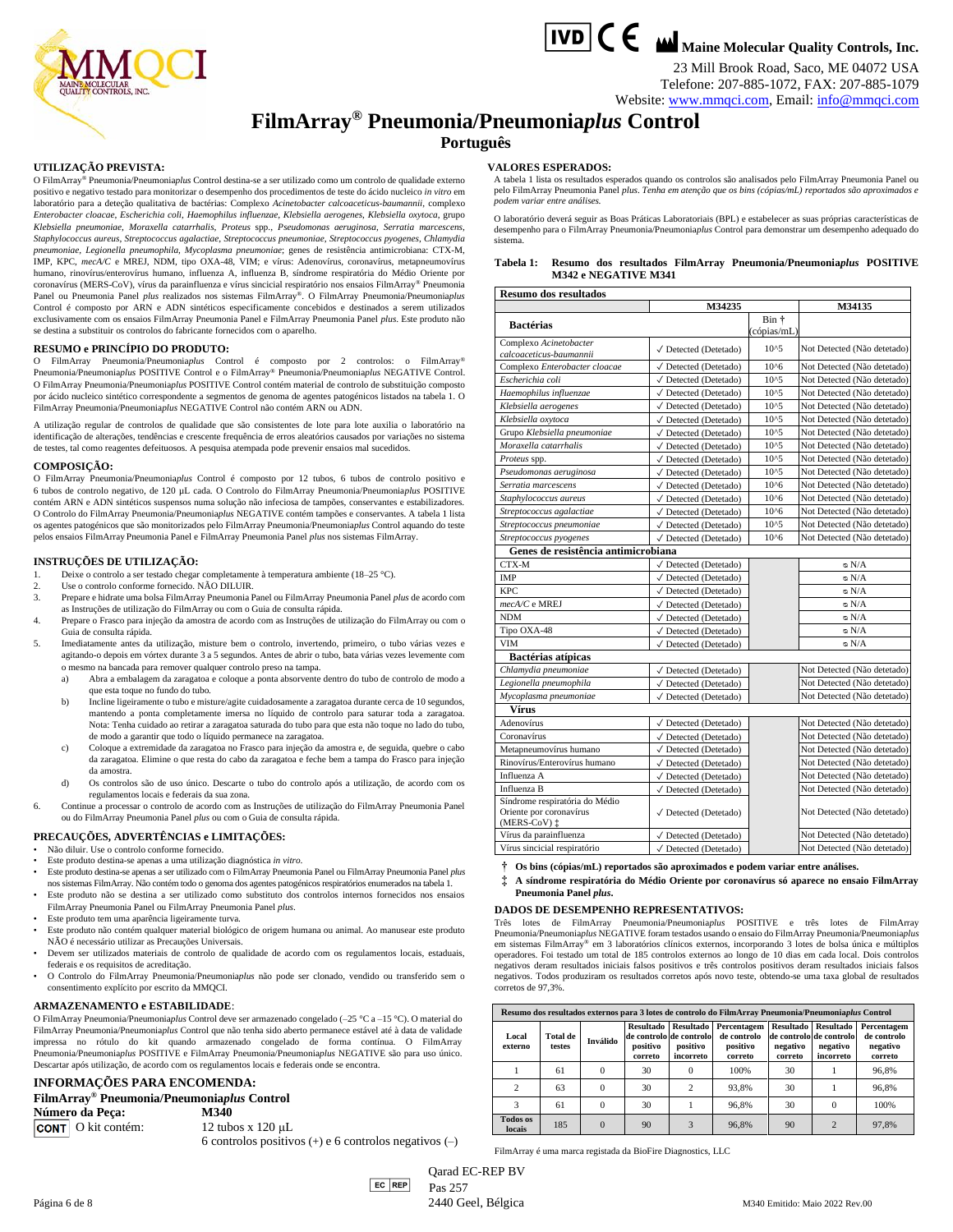



23 Mill Brook Road, Saco, ME 04072 USA Teléfono: 207-885-1072, Fax: 207-885-1079

Web: [www.mmqci.com,](http://www.mmqci.com/) correo electrónico: [info@mmqci.com](mailto:info@mmqci.com)

## **FilmArray® Pneumonia/Pneumonia***plus* **Control**

#### **Español**

#### **USO PREVISTO:**

El FilmArray® Pneumonia/Pneumonia*plus* Control está indicado para su uso como control de calidad analítico positivo y negativo externo para supervisar el rendimiento de los procedimientos de análisis en laboratorio con ácidos nucleicos *in vitro* para la detección cualitativa de bacterias: Complejo *Acinetobacter calcoaceticus-baumannii*, complejo *Enterobacter cloacae*, *Escherichia coli*, *Haemophilus influenzae, Klebsiella aerogenes, Klebsiella oxytoca*, grupo *Klebsiella pneumoniae*, *Moraxella catarrhalis*, *Proteus* spp, *Pseudomonas aeruginosa*, *Serratia marcescens*, *Staphylococcus aureus*, *Streptococcus agalactiae*, *Streptococcus pneumoniae*, *Streptococcus pyogenes*, *Chlamydia pneumoniae*, *Legionella pneumophila*, *Mycoplasma pneumoniae*; genes de resistencia a los antimicrobianos: CTX-M, IMP, KPC, *mecA/C* y MREJ, NDM, de tipo OXA-48, VIM y virus: adenovirus, coronavirus, metapneumovirus humano, rinovirus/enterovirus humano, influenza A, influenza B, coronavirus del síndrome respiratorio de Oriente Medio (MERS-CoV), virus parainfluenza y virus respiratorio sincicial en el análisis FilmArray® Pneumonia Panel o Pneumonia Panel *plus* realizado en los sistemas FilmArray®. El FilmArray Pneumonia/Pneumonia*plus* Control está compuesto por ARN y ADN sintéticos diseñados específicamente para ser utilizados únicamente con los análisis FilmArray Pneumonia Panel y FilmArray Pneumonia Panel *plus*. Este producto no pretende sustituir los controles del fabricante suministrados con el dispositivo.

#### **RESUMEN y PRINCIPIOS DEL PRODUCTO:**

El FilmArray Pneumonia/Pneumonia*plus* Control está compuesto de 2 controles, FilmArray® Pneumonia/Pneumonia*plus* POSITIVE y FilmArray® Pneumonia/Pneumonia*plus* NEGATIVE. FilmArray Pneumonia/Pneumonia*plus* POSITIVE contiene material de control indirecto compuesto por ácido nucleico sintético correspondiente a segmentos del genoma de los patógenos que se enumeran en la Tabla 1. FilmArray Pneumonia/Pneumonia*plus* NEGATIVE no contiene ARN ni ADN.

El uso rutinario de controles de calidad que son constantes entre un lote y otro ayudan al laboratorio a identificar cambios, tendencias y mayor frecuencia de errores aleatorios causados por variaciones en el sistema de pruebas, como reactivos con fallos. La investigación temprana puede prevenir ensayos fallidos.

#### **COMPOSICIÓN:**

El FilmArray Pneumonia/Pneumonia*plus* Control se compone de 12 tubos, 6 tubos de control positivo y 6 tubos de control negativo, de 120 μL cada uno. FilmArray Pneumonia/Pneumonia*plus* POSITIVE contiene ARN y ADN sintéticos suspendidos en una solución no infecciosa de tampones, conservantes y estabilizadores. FilmArray Pneumonia/Pneumonia*plus* NEGATIVE contiene tampones y conservantes. En la Tabla 1 se enumeran los patógenos supervisados por el FilmArray Pneumonia/Pneumonia*plus* Control cuando son analizados por FilmArray Pneumonia Panel y FilmArray Pneumonia Panel *plus* en los sistemas FilmArray.

#### **INSTRUCCIONES DE USO:**

- 1. Espere a que el control que se va a analizar alcance debidamente la temperatura ambiente (18 °C a 25 °C).
- 2. Utilice el control tal como se suministra. NO DILUIR.
- 3. Prepare e hidrate un cartucho FilmArray Pneumonia Panel o FilmArray Pneumonia Panel *plus* de acuerdo con las instrucciones de uso o la guía rápida de FilmArray.
- Prepare el vial de inyección de muestras de acuerdo con las instrucciones de uso o la guía rápida de FilmArray.
- 5. Inmediatamente antes de usarlo, mezcle bien el control, primero invirtiendo el tubo varias veces y luego agitándolo en vórtex entre 3 y 5 segundos. Antes de abrirlo, golpee suavemente el tubo varias veces sobre la mesa para liberar cualquier resto de control que haya quedado atrapado en el tapón.
	- a) Abra el paquete de hisopos y coloque la punta flocada dentro del tubo de control de manera que toque el fondo del tubo.
	- b) Incline el tubo ligeramente y mezcle/agite suavemente el hisopo durante unos 10 segundos, manteniendo la punta totalmente sumergida en el líquido de control para impregnar todo el hisopo. Nota: Al retirar el hisopo impregnado del tubo, tenga cuidado de no tocar el lado del tubo de control para asegurarse de que todo el líquido permanece en el hisopo.
	- c) Coloque el extremo del hisopo en el vial de inyección de muestra y, a continuación, rompa el mango del hisopo. Deseche los restos del mango del hisopo y cierre bien la tapa del vial de inyección de muestra.
	- d) Los controles son de un solo uso. Deseche el tubo de control después de utilizarlo según las normas locales.
- 6. Continúe procesando el control según las instrucciones de uso o la guía rápida del FilmArray Pneumonia Panel o FilmArray Pneumonia Panel *plus*.

#### **PRECAUCIONES, ADVERTENCIAS y LIMITACIONES:**

- No diluir. Utilice el control tal como se suministra.
- Este producto está destinado solo para uso diagnóstico *in vitro*.
- Este producto solo se puede utilizar con FilmArray Pneumonia Panel o FilmArray Pneumonia Panel *plus* en los sistemas FilmArray. No contiene el genoma completo de los patógenos respiratorios que figuran en la Tabla 1.
- Este producto no sustituye los controles internos proporcionados en los análisis FilmArray Pneumonia Panel o FilmArray Pneumonia Panel *plus*.
- Este producto tiene un aspecto ligeramente turbio.
- Este producto no contiene ningún material biológico de origen humano ni animal. No se necesita seguir normas de bioseguridad al manipular este producto.
- Los materiales de control de calidad deben utilizarse de acuerdo con la normativa local, estatal y federal y con los requisitos de acreditación.
- El FilmArray Pneumonia/Pneumonia*plus* Control no se puede clonar, vender ni transferir sin el consentimiento explícito y por escrito de MMQCI.

#### **ALMACENAMIENTO y ESTABILIDAD**:

El FilmArray Pneumonia/Pneumonia*plus* Control debe conservarse congelado (de −25 °C a −15 °C). El material del FilmArray Pneumonia/Pneumonia*plus* Control sin abrir es estable hasta la fecha de vencimiento impresa en la etiqueta del kit si se almacena congelado de forma ininterrumpida. FilmArray Pneumonia/Pneumonia*plus* POSITIVE y FilmArray Pneumonia/Pneumonia*plus* NEGATIVE son de un solo uso. Después de su uso, deben desecharse según las normas locales y federales.

#### **INFORMACIÓN PARA PEDIDOS:**

**FilmArray® Pneumonia/Pneumonia***plus* **Control Número de pieza: M340 CONT** El kit incluye lo siguiente:  $12 \text{ tubos } x \frac{120 \mu L}{ }$ 

6 controles positivos (+) y 6 controles negativos (–)

**VALORES ESPERADOS:**

 $|EC|$ REP Qarad EC-REP BV Pas 257

Página 7 de 8 2440 Feel, Bélgica 2440 Geel, Bélgica M340 Publicado: Mayo 2022 Rev.00

En la Tabla 1 se enumeran los resultados esperados cuando los controles se analizan con FilmArray Pneumonia Panel o FilmArray Pneumonia Panel *plus*. *Tenga en cuenta que los intervalos notificados (copias/mL) son aproximados y pueden variar entre análisis.*

El laboratorio debe seguir las Buenas Prácticas de Laboratorio (BPL) y establecer sus propias características de rendimiento para el FilmArray Pneumonia/Pneumonia*plus* Control a la hora de demostrar un rendimiento adecuado del sistema.

#### **Tabla 1: FilmArray Pneumonía/Pneumonia***plus* **POSITIVE M342 y NEGATIVE M341 Resumen de resultados**

| Resumen de resultados                                                  |                                |                                       |              |  |  |  |  |
|------------------------------------------------------------------------|--------------------------------|---------------------------------------|--------------|--|--|--|--|
|                                                                        | M34235                         | M34135                                |              |  |  |  |  |
| <b>Bacterias</b>                                                       |                                | Intervalo <sup>†</sup><br>(copias/mL) |              |  |  |  |  |
| Complejo Acinetobacter calcoaceticus-baumannii                         | √ Detectada                    | $10^{5}$                              | No detectada |  |  |  |  |
| Complejo Enterobacter cloacae                                          | $\sqrt{}$ Detectada            | $10^{6}$                              | No detectada |  |  |  |  |
| Escherichia coli                                                       | √ Detectada                    | $10^{5}$                              | No detectada |  |  |  |  |
| Haemophilus influenzae                                                 | √ Detectada                    | $10^{5}$                              | No detectada |  |  |  |  |
| Klebsiella aerogenes                                                   | √ Detectada                    | $10^{5}$                              | No detectada |  |  |  |  |
| Klebsiella oxytoca                                                     | $\sqrt{}$ Detectada            | $10^{5}$                              | No detectada |  |  |  |  |
| Grupo Klebsiella pneumoniae                                            | √ Detectada                    | $10^{5}$                              | No detectada |  |  |  |  |
| Moraxella catarrhalis                                                  | $\sqrt{}$ Detectada            | $10^{5}$                              | No detectada |  |  |  |  |
| Proteus spp.                                                           | √ Detectada                    | $10^{5}$                              | No detectada |  |  |  |  |
| Pseudomonas aeruginosa                                                 | √ Detectada                    | $10^{5}$                              | No detectada |  |  |  |  |
| Serratia marcescens                                                    | √ Detectada                    | $10^{6}$                              | No detectada |  |  |  |  |
| Staphylococcus aureus                                                  | √ Detectada                    | $10^{6}$                              | No detectada |  |  |  |  |
| Streptococcus agalactiae                                               | √ Detectada                    | $10^{6}$                              | No detectada |  |  |  |  |
| Streptococcus pneumoniae                                               | √ Detectada                    | $10^{5}$                              | No detectada |  |  |  |  |
| Streptococcus pyogenes                                                 | √ Detectada                    | $10^{6}$                              | No detectada |  |  |  |  |
| Genes de resistencia a los antimicrobianos                             |                                |                                       |              |  |  |  |  |
| CTX-M                                                                  | $\sqrt{}$ Detectado            |                                       | N/A ∞        |  |  |  |  |
| <b>IMP</b>                                                             | $\sqrt{\phantom{a}}$ Detectado |                                       | $\circ$ N/A  |  |  |  |  |
| <b>KPC</b>                                                             | $\sqrt{\phantom{a}}$ Detectado |                                       | $\circ$ N/A  |  |  |  |  |
| mecA/C y MREJ                                                          | √ Detectado                    |                                       | $\circ$ N/A  |  |  |  |  |
| <b>NDM</b>                                                             | √ Detectado                    |                                       | $\circ$ N/A  |  |  |  |  |
| De tipo OXA-48                                                         | √ Detectado                    |                                       | $\circ$ N/A  |  |  |  |  |
| <b>VIM</b>                                                             | $\sqrt{\phantom{a}}$ Detectado |                                       | $\circ$ N/A  |  |  |  |  |
| <b>Bacterias atípicas</b>                                              |                                |                                       |              |  |  |  |  |
| Chlamydia pneumoniae                                                   | √ Detectada                    |                                       | No detectada |  |  |  |  |
| Legionella pneumophila                                                 | √ Detectada                    |                                       | No detectada |  |  |  |  |
| Mycoplasma pneumoniae                                                  | √ Detectada                    |                                       | No detectada |  |  |  |  |
| <b>Virus</b>                                                           |                                |                                       |              |  |  |  |  |
| Adenovirus                                                             | √ Detectado                    |                                       | No detectado |  |  |  |  |
| Coronavirus                                                            | $\sqrt{}$ Detectado            |                                       | No detectado |  |  |  |  |
| Metapneumovirus humano                                                 | √ Detectado                    |                                       | No detectado |  |  |  |  |
| Rinovirus/enterovirus humano                                           | $\sqrt{}$ Detectado            |                                       | No detectado |  |  |  |  |
| Influenza A                                                            | $\sqrt{\phantom{a}}$ Detectado |                                       | No detectado |  |  |  |  |
| Influenza B                                                            | $\sqrt{}$ Detectado            |                                       | No detectado |  |  |  |  |
| Coronavirus del síndrome respiratorio de Oriente<br>Medio (MERS-CoV) ‡ | $\sqrt{}$ Detectado            |                                       | No detectado |  |  |  |  |
| Virus parainfluenza                                                    | $\sqrt{\phantom{a}}$ Detectado |                                       | No detectado |  |  |  |  |
| Virus respiratorio sincicial                                           | √ Detectado                    |                                       | No detectado |  |  |  |  |

**† Los intervalos (copias/ mL) son aproximados y pueden variar entre análisis.**

**‡ El coronavirus del síndrome respiratorio de Oriente Medio se notifica en el análisis FilmArray Pneumonia Panel** *plus* **únicamente.**

#### **DATOS DE RENDIMIENTO REPRESENTATIVOS:**

Se analizaron tres lotes de FilmArray Pneumonia/Pneumonia*plus* POSITIVE y tres lotes de FilmArray Pneumonia/Pneumonia*plus* NEGATIVE utilizando el análisis FilmArray Pneumonia/Pneumonia*plus* Panel en sistemas FilmArray® en 3 centros de laboratorios clínicos externos, incorporando 3 lotes únicos de cartuchos y múltiples operadores. Se analizaron un total de 185 controles externos durante 10 días en cada centro. Dos controles negativos ofrecieron resultados iniciales falsos positivos y tres controles positivos ofrecieron resultados iniciales<br>falsos negativos. Todos ofrecieron resultados correctos al repetir la prueba, lo que arroja una tasa glo resultados correctos del 97,3 %.

| Resumen de los resultados externos de 3 lotes de control del FilmArray Pneumonia/Pneumoniaplus<br>Control |                     |           |                                                              |                                            |                                                           |                                          |                                                                       |                                                           |
|-----------------------------------------------------------------------------------------------------------|---------------------|-----------|--------------------------------------------------------------|--------------------------------------------|-----------------------------------------------------------|------------------------------------------|-----------------------------------------------------------------------|-----------------------------------------------------------|
| Centro<br>externo                                                                                         | Total de<br>pruebas | No válido | Resultado<br>correcto<br>del control del control<br>positivo | <b>Resultado</b><br>incorrecto<br>positivo | Porcentaje<br>de<br>corrección<br>del control<br>positivo | <b>Resultado</b><br>correcto<br>negativo | <b>Resultado</b><br>incorrecto<br>del control del control<br>negativo | Porcentaie<br>de<br>corrección<br>del control<br>negativo |
|                                                                                                           | 61                  | $\Omega$  | 30                                                           | $\Omega$                                   | 100 %                                                     | 30                                       |                                                                       | 96.8%                                                     |
| 2                                                                                                         | 63                  | $\Omega$  | 30                                                           | $\overline{c}$                             | 93.8%                                                     | 30                                       |                                                                       | 96,8%                                                     |
| 3                                                                                                         | 61                  | $\Omega$  | 30                                                           |                                            | 96.8%                                                     | 30                                       | 0                                                                     | 100 %                                                     |
| <b>Todos</b> los<br>centros                                                                               | 185                 | $\Omega$  | 90                                                           | 3                                          | 96.8%                                                     | 90                                       | $\overline{2}$                                                        | 97,8%                                                     |

FilmArray es una marca comercial de BioFire Diagnostics, LLC